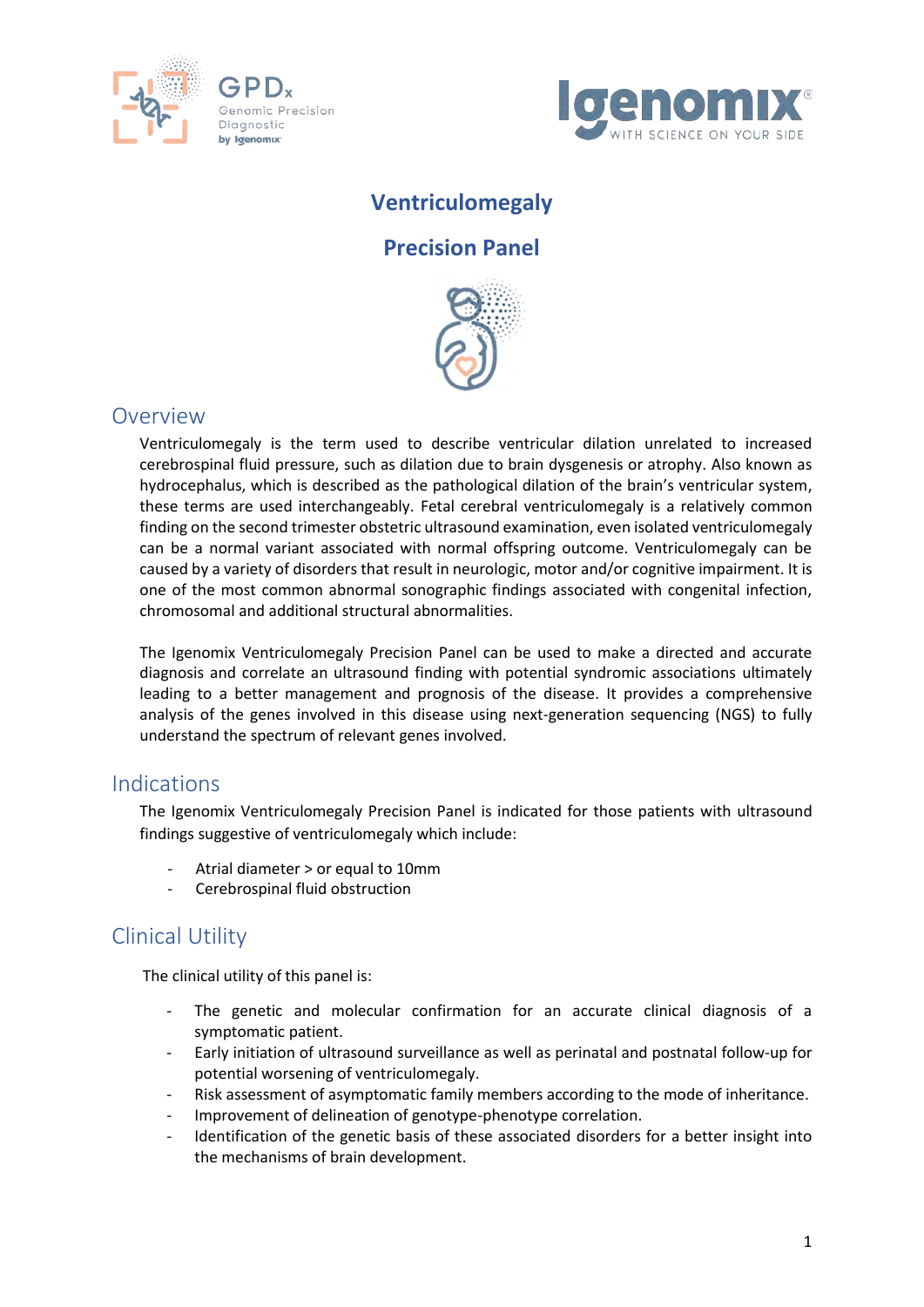



## Genes & Diseases

| <b>GENE</b>       | <b>OMIM DISEASES</b>                                                                                                                                               | <b>INHERITANCE*</b> | % GENE COVERAGE<br>(20X) | HGMD**     |
|-------------------|--------------------------------------------------------------------------------------------------------------------------------------------------------------------|---------------------|--------------------------|------------|
| <b>ACD</b>        | Dyskeratosis Congenita, Melanoma, Hoyeraal-<br>Hreidarsson Syndrome                                                                                                | AD, AR              | 99.89                    | 14 of 14   |
| ACP5              | Immunodeficiency, Autoimmunity,<br>Spondyloenchondrodysplasia                                                                                                      | AR                  | 100                      | 27 of 28   |
| ACTA <sub>2</sub> | Aortic Aneurysm, Moyamoya Disease, Multisystemic<br>Smooth Muscle Dysfunction Syndrome, Thoracic Aortic<br>Aneurysm, Aortic Dissection                             | AD                  | 100                      | 88 of 88   |
| ACTB              | Baraitser-Winter Syndrome, Dystonia, Becker Nevus<br>Syndrome, Developmental Malformations, Deafness                                                               | AD                  | 100                      | 40 of 40   |
| ACTG1             | Baraitser-Winter Syndrome, Deafness                                                                                                                                | AD                  | 98.59                    | 55 of 55   |
| <b>ADAR</b>       | Aicardi-Goutieres Syndrome, Dyschromatosis<br>Symmetrica, Bilateral Striatal Necrosis                                                                              | AD, AR              | 99.93                    | 252 of 252 |
| ADGRG1            | Polymicrogyria                                                                                                                                                     | AR                  | 100                      |            |
| <b>ADNP</b>       | Helsmoortel-Van Der Aa Syndrome, Adnp Syndrome                                                                                                                     | AD                  | 99.91                    | 90 of 90   |
| <b>AHCY</b>       | Hypermethioninemia, Psychomotor Delay, S-<br>Adenosylhomocysteine Hydrolase Deficiency                                                                             | AR                  | 100                      | 11 of 11   |
| AHI1              | Joubert Syndrome, Joubert Syndrome, Retinitis<br>Pigmentosa                                                                                                        | AR                  | 96.79                    | 85 of 97   |
| AKT3              | Megalencephaly, Polymicrogyria, Polydactyly,<br>Hydrocephalus                                                                                                      | AD                  | 99.9                     | 9 of 11    |
| ALDH7A1           | Epilepsy                                                                                                                                                           | AR                  | 99.98                    | 131 of 134 |
| AMPD <sub>2</sub> | Pontocerebellar Hypoplasia, Spastic Paraplegia                                                                                                                     | AR                  | 99.99                    | 24 of 24   |
| <b>ANKLE2</b>     | Microcephaly                                                                                                                                                       | AR                  | 96.08                    | 4 of 4     |
| ANKRD11           | Kbg Syndrome, 16q24.3 Microdeletion Syndrome                                                                                                                       | AD                  | 99.6                     | 119 of 124 |
| <b>ANTXR1</b>     | Gapo Syndrome, Hemangioma                                                                                                                                          | AD, AR              | 100                      | 19 of 19   |
| <b>AP1S2</b>      | Mental Retardation, Fried Syndrome, Dandy-Walker<br>Malformation, Basal Ganglia Disease, Seizures,<br>Hypotonia, Facial Dysmorphism                                | X, XR, G            | 84.15                    |            |
| AP4B1             | Spastic Paraplegia, Intellectual Disability                                                                                                                        | AR                  | 99.64                    | 22 of 22   |
| AP4E1             | Spastic Paraplegia, Stuttering, Intellectual Disability                                                                                                            | AD, AR              | 99.94                    | 17 of 17   |
| AP4M1             | Spastic Paraplegia, Intellectual Disability                                                                                                                        | AR                  | 100                      | 18 of 18   |
| APC <sub>2</sub>  | Cortical Dysplasia, Sotos Syndrome                                                                                                                                 | AR                  | 94.97                    | 11 of 11   |
| ARHGAP31          | Adams-Oliver Syndrome                                                                                                                                              | AD                  | 100                      | 6 of 6     |
| ARID1A            | Coffin-Siris Syndrome                                                                                                                                              | AD                  | 95.32                    | 40 of 42   |
| <b>ARID1B</b>     | Coffin-Siris Syndrome, 6q25 Microdeletion Syndrome                                                                                                                 | AD                  | 93.87                    | 226 of 238 |
| ARID <sub>2</sub> | Coffin-Siris Syndrome                                                                                                                                              | AD                  | 99.97                    | 17 of 17   |
| ARMC9             | Joubert Syndrome                                                                                                                                                   | AR                  | 99.95                    | 10 of 10   |
| ARX               | Corpus Callosum Agenesis, Epileptic Encephalopathy,<br>Mental Retardation, Partington Syndrome, West<br>Syndrome, Lissencephaly, Abnormal Genitalia,<br>Spasticity | X,XR,G              | 81.92                    |            |
| <b>ASNS</b>       | Asparagine Synthetase Deficiency                                                                                                                                   | AR                  | 99.98                    | 37 of 37   |
| <b>ASPM</b>       | Microcephaly                                                                                                                                                       | AR                  | 99.74                    | 221 of 222 |
| ASXL1             | Bohring-Opitz Syndrome, Myelodysplastic Syndrome,<br>Systemic Mastocytosis, Hematologic Neoplasm                                                                   | AD                  | 99.96                    | 41 of 41   |
| ASXL2             | Shashi-Pena Syndrome                                                                                                                                               | AD                  | 99.75                    | 6 of 6     |
| ATP1A1            | Charcot-Marie-Tooth Disease, Hypomagnesemia,<br>Seizures, Mental Retardation                                                                                       | AD                  | 100                      | 16 of 16   |
| ATP6              | Leber Optic Atrophy, Neuropathy, Ataxia, Retinitis<br>Pigmentosa, Bilateral Striatal Necrosis, Leigh<br>Syndrome, Spastic Paraplegia, Narp Syndrome                | MI                  |                          |            |
| ATP6AP2           | Congenital Disorder Of Glycosylation, Mental<br>Retardation, Epilepsy, Parkinson Disease, Spasticity                                                               | X, XR, G            | 100                      |            |
| ATP6V0A2          | Cutis Laxa, Wrinkly Skin Syndrome                                                                                                                                  | AR                  | 99.99                    | 55 of 55   |
| ATP6V1A           | Cutis Laxa, Epileptic Encephalopathy                                                                                                                               | AD, AR              | 99.98                    | 9 of 9     |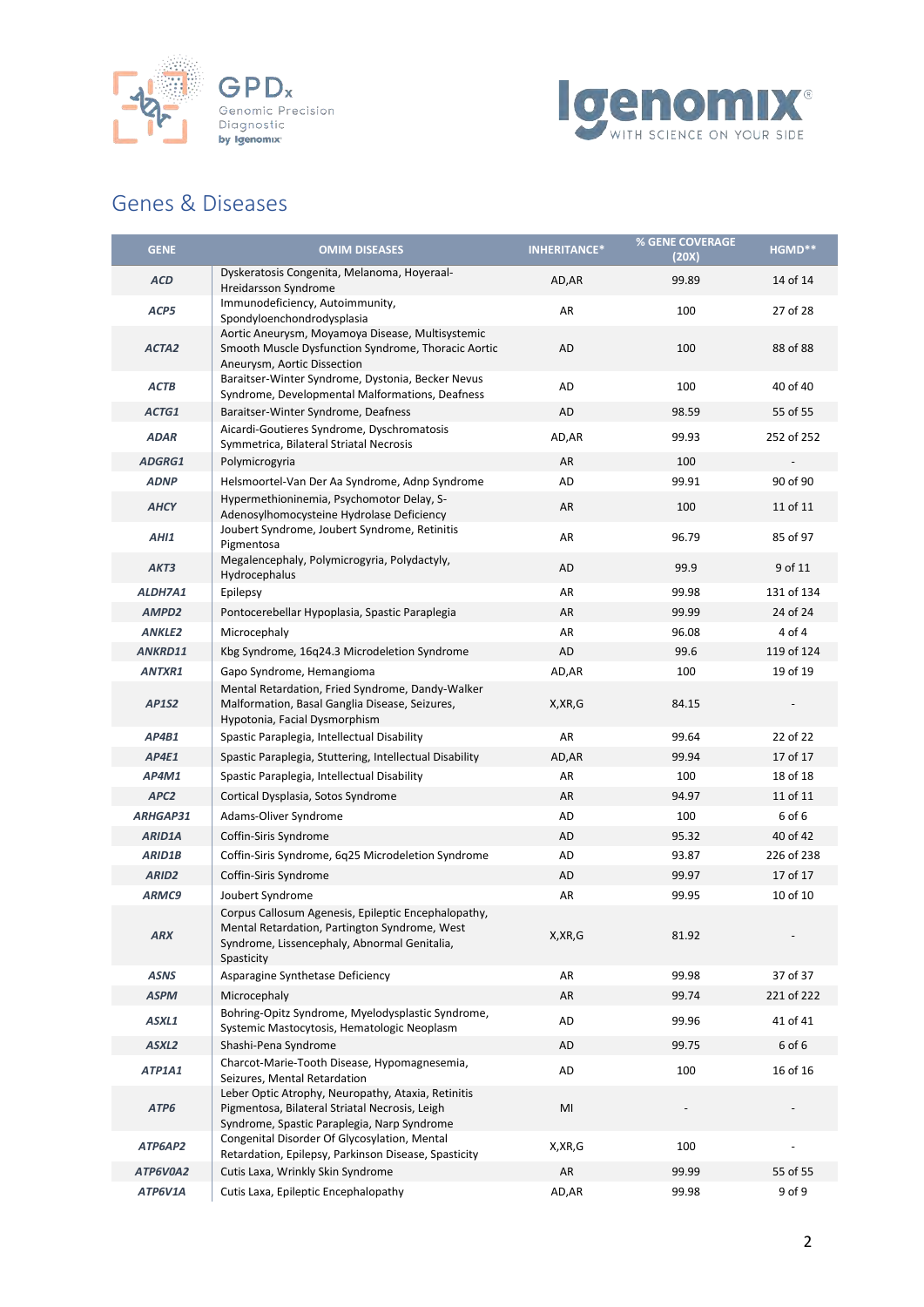



| ATP6V1E1                        | Cutis Laxa                                                                                                                                                             | AR         | 100                      | $2$ of $2$               |
|---------------------------------|------------------------------------------------------------------------------------------------------------------------------------------------------------------------|------------|--------------------------|--------------------------|
| ATXN1                           | Spinocerebellar Ataxia                                                                                                                                                 | AD         | 99.93                    | $2$ of $2$               |
| ATXN2                           | Parkinson Disease, Spinocerebellar Ataxia,<br>Amyotrophic Lateral Sclerosis                                                                                            | AD         | 91.78                    | 9 of 10                  |
| ATXN3                           | Machado-Joseph Disease                                                                                                                                                 | AD         | 99.94                    |                          |
| <b>B3GALNT2</b>                 | Muscular Dystrophy-Dystroglycanopathy, Intellectual<br>Disability, Muscle-Eye-Brain Disease, Walker-Warburg<br>Syndrome                                                | AR         | 97.14                    | 17 of 17                 |
| <b>B3GLCT</b>                   | Peters-Plus Syndrome                                                                                                                                                   | AR         | 99.96                    | $\overline{\phantom{a}}$ |
| <b>B4GALT1</b>                  | Congenital Disorder Of Glycosylation                                                                                                                                   | AR         | 99.97                    | $3$ of $3$               |
| B4GAT1                          | Muscular Dystrophy-Dystroglycanopathy, Walker-<br>Warburg Syndrome                                                                                                     | AR         |                          |                          |
| <b>B9D1</b>                     | Joubert Syndrome, Meckel Syndrome                                                                                                                                      | AR         | 90.23                    | 11 of 11                 |
| <b>B9D2</b>                     | Meckel Syndrome                                                                                                                                                        | AR         | 84.81                    | 4 of 5                   |
| <b>BGN</b>                      | Meester-Loeys Syndrome, Spondyloepimetaphyseal<br>Dysplasia                                                                                                            | X, XR, G   | 99.87                    |                          |
| BICD <sub>2</sub>               | Spinal Muscular Atrophy                                                                                                                                                | AD         | 99.94                    | 39 of 39                 |
| BMP <sub>2</sub>                | Brachydactyly, Hemochromatosis, Short Stature, Facial<br>Dysmorphism, Skeletal And Cardiac Anomalies,<br>20p12.3 Microdeletion Syndrome                                | AD, AR     | 99.48                    | 12 of 12                 |
| BMP4                            | Microphthalmia, Cleft Lip/Palate, Brain And Digit<br>Anomalies                                                                                                         | AD, MU, P  | 100                      | 38 of 42                 |
| <b>BRCA1</b>                    | Breast And Ovarian Cancer, Fanconi Anemia, Pancreatic<br>Carcinoma, Peritoneal Carcinoma                                                                               | AD, AR, MU | 98.97                    | 2783 of 2894             |
| <b>BRCA2</b>                    | Fanconi Anemia, Wilms Tumor, Multiple Cancer Types                                                                                                                     | AD, AR, MU | 98.51                    | 3343 of 3451             |
| <b>BRF1</b>                     | Cerebellofaciodental Syndrome                                                                                                                                          | AR         | 99.9                     | 17 of 17                 |
| <b>BRIP1</b>                    | Fanconi Anemia, Breast And Ovarian Cancer                                                                                                                              | AD,AR      | 94.97                    | 235 of 237               |
| <b>BUB1</b>                     | Colorectal Cancer, Mosaic Variegated Aneuploidy<br>Syndrome                                                                                                            | AD         | 99.76                    | 18 of 19                 |
| <b>BUB1B</b>                    | Colorectal Cancer, Mosaic Variegated Aneuploidy<br>Syndrome                                                                                                            | AD, AR     | 99.84                    | 30 of 31                 |
| <b>BUB3</b>                     | Mosaic Variegated Aneuploidy Syndrome                                                                                                                                  |            | 99.98                    | 6 of 6                   |
| <b>C12ORF57</b>                 | Craniofacial Dysmorphism, Ocular Coloboma, Absent<br>Corpus Callosum, Aortic Dilatation, Temtamy Syndrome                                                              | AR         | $\overline{\phantom{a}}$ |                          |
| C <sub>2</sub> C <sub>D</sub> 3 | Orofaciodigital Syndrome                                                                                                                                               | AR         | 97.25                    | 18 of 18                 |
| <b>CASK</b>                     | Anemia, Fg Syndrome, Mental Retardation,<br>Microcephaly, Pontine And Cerebellar Hypoplasia,<br>Epileptic Encephalopathy                                               | X,XR,XD,G  | 99.98                    |                          |
| CC2D2A                          | Coach Syndrome, Joubert Syndrome, Meckel Syndrome                                                                                                                      | AR         | 99.43                    | 98 of 100                |
| <b>CCDC103</b>                  | Ciliary Dyskinesia                                                                                                                                                     | AR         | 99.92                    | 6 of 6                   |
| <b>CCDC174</b>                  | Hypotonia, Psychomotor Retardation                                                                                                                                     | AR         | 99.89                    | 1 of 1                   |
| CCDC22                          | Ritscher-Schinzel Syndrome, 3c Syndrome                                                                                                                                | X, XR, G   | 99.94                    | $\overline{\phantom{a}}$ |
| CCDC39                          | Ciliary Dyskinesia                                                                                                                                                     | AR         | 99.56                    | 48 of 52                 |
| CCDC40                          | Ciliary Dyskinesia                                                                                                                                                     | AR         | 98                       | 50 of 50                 |
| CCDC65                          | Ciliary Dyskinesia                                                                                                                                                     | AR         | 99.98                    | $3$ of $3$               |
| CCDC88A                         | Peho-Like Syndrome                                                                                                                                                     | AR         | 91.9                     | 3 of 4                   |
| CCDC88C                         | Hydrocephalus, Spinocerebellar Ataxia                                                                                                                                  | AD,AR      | 99.44                    | 13 of 14                 |
| CCND <sub>2</sub>               | Megalencephaly, Polymicrogyria, Polydactyly,<br>Hydrocephalus                                                                                                          | AD         | 99.97                    | 9 of 9                   |
| <b>CCNO</b>                     | Ciliary Dyskinesia<br>Takenouchi-Kosaki Syndrome,                                                                                                                      | AR         | 99.94                    | 12 of 12                 |
| CDC42                           | Macrothrombocytopenia, Lymphedema,<br>Developmental Delay, Facial Dysmorphism,<br>Camptodactyly                                                                        | AD         | 99.97                    | 10 of 10                 |
| <b>CDK5RAP2</b>                 | Microcephaly                                                                                                                                                           | AR         | 100                      | 32 of 32                 |
| <b>СDК6</b>                     | Microcephaly                                                                                                                                                           | AR         | 100                      | 1 of 1                   |
| <b>CDKN1C</b>                   | Beckwith-Wiedemann Syndrome, Intrauterine Growth<br>Retardation, Metaphyseal Dysplasia, Adrenal<br>Hypoplasiacongenita, Genital Anomalies, Image<br>Syndrome, Diabetes | AD         | 73.58                    | 55 of 76                 |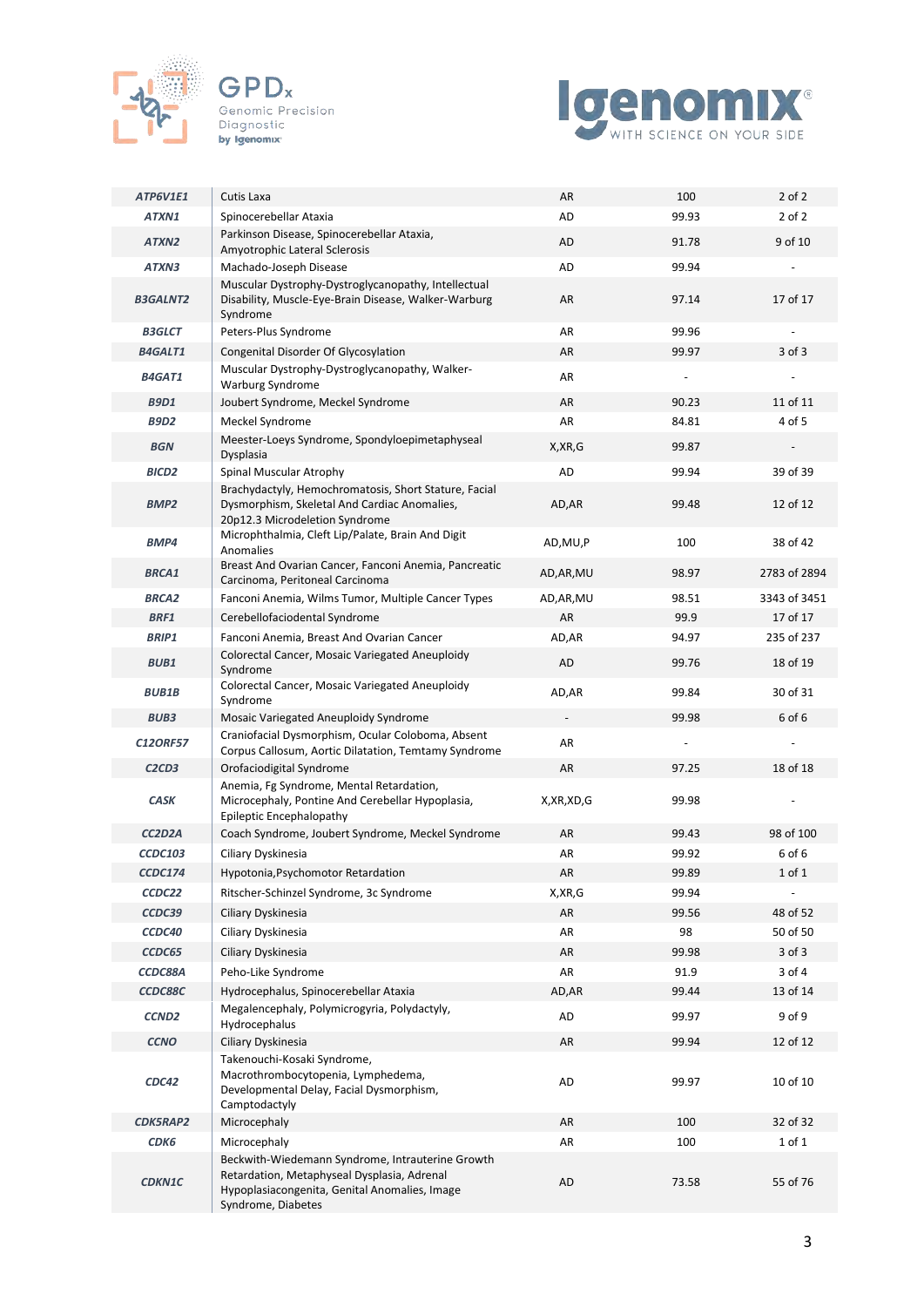



| <b>CENPJ</b>      | Microcephaly, Seckel Syndrome                                                                                                                           | AR                       | 99.97 | 13 of 13   |
|-------------------|---------------------------------------------------------------------------------------------------------------------------------------------------------|--------------------------|-------|------------|
| <b>CEP120</b>     | Joubert Syndrome, Short-Rib Thoracic Dysplasia,<br>Polydactyly, Jeune Syndrome                                                                          | AR                       | 99.8  | $9$ of $9$ |
| <b>CEP135</b>     | Microcephaly                                                                                                                                            | AR                       | 99.48 | 7 of 8     |
| <b>CEP152</b>     | Microcephaly, Seckel Syndrome                                                                                                                           | AR                       | 97.73 | 21 of 24   |
| <b>CEP290</b>     | Bardet-Biedl Syndrome, Joubert Syndrome, Leber<br>Congenital Amaurosis, Meckel Syndrome, Senior-Loken<br>Syndrome                                       | AR                       | 96.47 | 293 of 327 |
| <b>CEP55</b>      | Multinucleated Neurons, Anhydramnios, Renal<br>Dysplasia, Cerebellar Hypoplasia, Hydranencephaly,<br>Meckel Syndrome                                    | AR                       | 99.22 | $3$ of $3$ |
| <b>CEP57</b>      | Mosaic Variegated Aneuploidy Syndrome                                                                                                                   | AR                       | 99.64 | 6 of 6     |
| <b>CEP63</b>      | Seckel Syndrome, Microcephaly                                                                                                                           | AR                       | 100   | $3$ of $3$ |
| <b>CFAP221</b>    | Primary Ciliary Dyskinesia                                                                                                                              | $\overline{\phantom{a}}$ | 89.78 |            |
| <b>CFAP298</b>    | Ciliary Dyskinesia                                                                                                                                      | AR                       |       |            |
| <b>CFAP300</b>    | Ciliary Dyskinesia                                                                                                                                      | AR                       |       |            |
| CHD <sub>3</sub>  | Snijders Blok-Campeau Syndrome                                                                                                                          | AD                       | 97.93 | 30 of 30   |
| CHD4              | Sifrim-Hitz-Weiss Syndrome                                                                                                                              | AD                       | 99.65 | 34 of 34   |
| CHD7              | Charge Syndrome, Hypogonadotropic Hypogonadism,<br>Kallmann Syndrome, Omenn Syndrome                                                                    | AD                       | 96.25 | 823 of 896 |
| CHST14            | Ehlers-Danlos Syndrome                                                                                                                                  | AR                       | 97.7  | 21 of 22   |
| CILK1             | Endocrine-Cerebroosteodysplasia, Epilepsy                                                                                                               | AD, AR                   | 100   |            |
| <b>CIT</b>        | Microcephaly                                                                                                                                            | AR                       | 99.98 | 17 of 17   |
| CLCN4             | <b>Mental Retardation</b>                                                                                                                               | X, XR, XD, G             | 99.69 |            |
| CLP1              | Pontocerebellar Hypoplasia                                                                                                                              | AR                       | 99.89 | $2$ of $2$ |
| CNNM <sub>2</sub> | Hypomagnesemia, Mental Retardation, Seizures,<br>Normocalciuria, Normocalcemia                                                                          | AD, AR                   | 99.98 | 9 of 9     |
| COG5              | Congenital Disorder Of Glycosylation                                                                                                                    | AR                       | 100   | 19 of 19   |
| COG <sub>6</sub>  | Congenital Disorder Of Glycosylation, Shaheen<br>Syndrome, Hypohidrosis, Enamel Hypoplasia,<br>Palmoplantar Keratoderma, Intellectual Disability        | AR                       | 100   | 13 of 13   |
| COG8              | Congenital Disorder Of Glycosylation                                                                                                                    | AR                       | 100   | 8 of 8     |
| <b>COL18A1</b>    | Glaucoma, Knobloch Syndrome                                                                                                                             | AD, AR                   | 99.76 |            |
| COL3A1            | Ehlers-Danlos Syndrome, Polymicrogyria, Acrogeria,<br>Aneurysm                                                                                          | AD,AR                    | 100   | 676 of 676 |
| COL4A1            | Angiopathy, Nephropathy, Aneurysms, Muscle Cramps,<br>Microangiopathy, Leukoencephalopathy,<br>Porencephaly, Hanac Syndrome, Walker-Warburg<br>Syndrome | AD                       | 99.99 | 173 of 173 |
| COL4A2            | Porencephaly                                                                                                                                            | AD                       | 99.93 | 28 of 28   |
| COPB <sub>2</sub> | Microcephaly                                                                                                                                            | AR                       | 99.64 | 4 of 4     |
| CPLX1             | Epileptic Encephalopathy, Wolf-Hirschhorn Syndrome                                                                                                      | AD, AR                   | 99.81 | 3 of 3     |
| CPT <sub>2</sub>  | Carnitine Palmitoyltransferase li Deficiency,<br>Encephalopathy                                                                                         | AD, AR                   | 99.99 | 116 of 116 |
| CRB <sub>2</sub>  | Ventriculomegaly, Cystic Kidney Disease, Focal<br>Segmental Glomerulosclerosis                                                                          | AR                       | 99.5  | 26 of 29   |
| <b>CRPPA</b>      | Muscular Dystrophy-Dystroglycanopathy, Limb Girdle<br>Muscular Dystrophy, Intellectual Disability, Walker-<br><b>Warburg Syndrome</b>                   | AR                       | 97.69 |            |
| CSF1R             | Brain Abnormalities, Neurodegeneration,<br>Dysosteosclerosis, Gliosis                                                                                   | AD, AR                   | 100   | 122 of 124 |
| CSGALNACT1        | Skeletal Dysplasia                                                                                                                                      | AR                       | 100   | 4 of 5     |
| CSPP1             | Joubert Syndrome, Jeune Asphyxiating Thoracic<br>Dystrophy, Meckel Syndrome                                                                             | AR                       | 98.32 | 29 of 30   |
| CTBP1             | Hypotonia, Ataxia, Developmental Delay, Tooth Enamel<br>Defect, Wolf-Hirschhorn Syndrome                                                                | AD                       | 98.45 | 1 of 1     |
| <b>CTCF</b>       | Mental Retardation, Feeding Difficulties,<br>Developmental Delay, Microcephaly                                                                          | AD                       | 96.6  | 39 of 41   |
| CTDP1             | Congenital Cataracts, Facial Dysmorphism, Neuropathy                                                                                                    | AR                       | 97.52 | $0$ of $1$ |
| CTNNB1            | Colorectal Cancer, Exudative Vitreoretinopathy,<br>Hepatocellular Carcinoma, Medulloblastoma, Mental                                                    | AD, AR                   | 100   | 63 of 63   |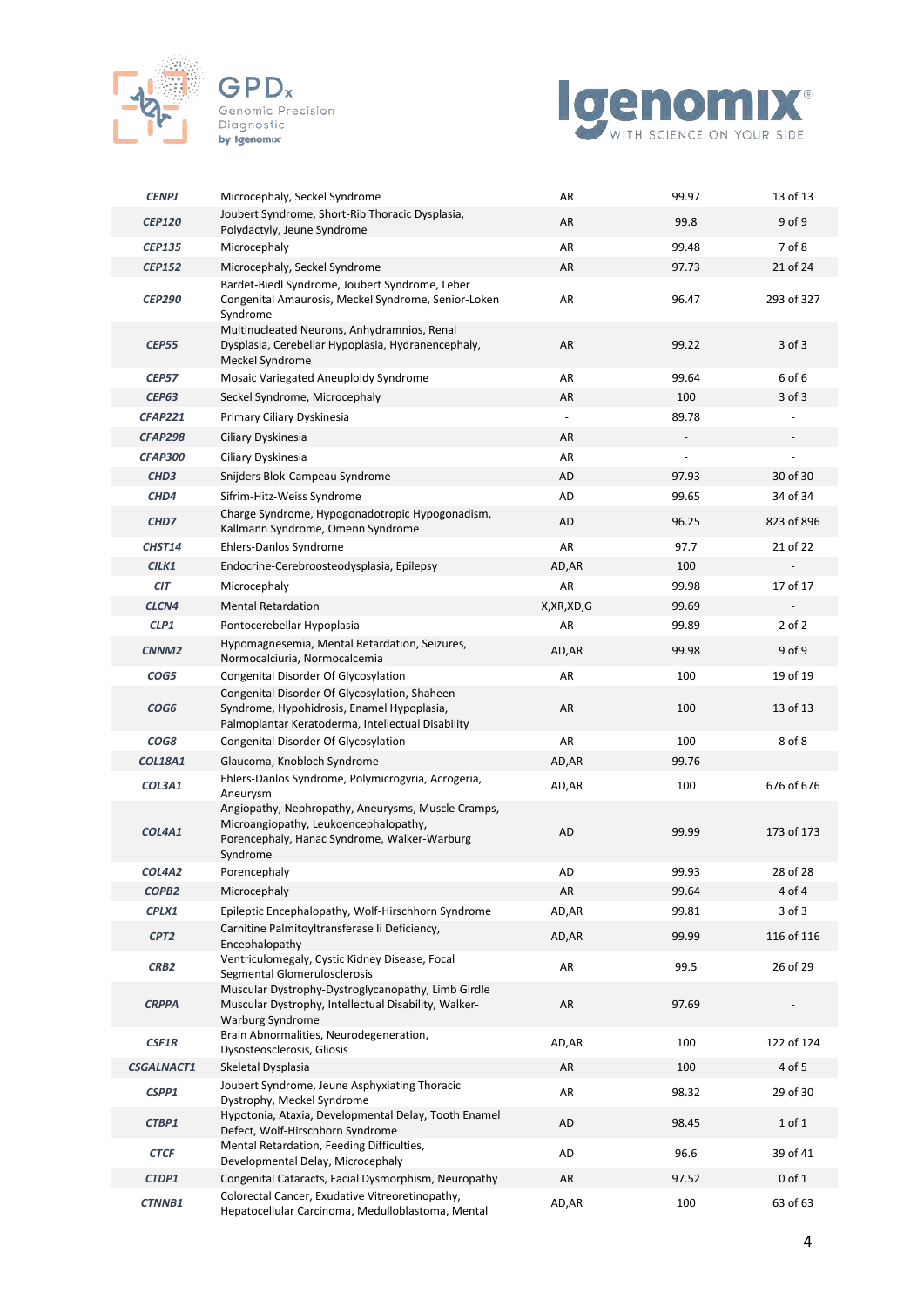



|                  | Retardation, Pilomatrixoma, Craniopharyngioma,                                                                                                                                                |              |       |            |
|------------------|-----------------------------------------------------------------------------------------------------------------------------------------------------------------------------------------------|--------------|-------|------------|
|                  | Desmoid Tumor, Spastic Diplegia<br>Mental Retardation, Short Stature, Small Testes,                                                                                                           |              |       |            |
| CUL4B            | Musclewasting, Tremor                                                                                                                                                                         | X, XR, G     | 99.77 |            |
| CYFIP2           | Epileptic Encephalopathy                                                                                                                                                                      | AD           | 100   | 8 of 8     |
| <b>D2HGDH</b>    | D-2-Hydroxyglutaric Aciduria                                                                                                                                                                  | AR           | 100   | 42 of 42   |
| DAG1             | Muscular Dystrophy-Dystroglycanopathy, Limb-Girdle<br>Muscular Dystrophy, Muscle-Eye-Brain Disease,<br>Bilateral Multicystic Leucodystrophy, Walker-Warburg<br>Syndrome                       | AR           | 99.98 | 9 of 9     |
| DCHS1            | Mitral Valve Prolapse, Van Maldergem Syndrome,<br>Cerebrofacioarticular Syndrome                                                                                                              | AD,AR        | 99.69 | 30 of 30   |
| <b>DCX</b>       | Lissencephaly                                                                                                                                                                                 | X,G          | 100   |            |
| <b>DDX3X</b>     | Intellectual Developmental Disorder, Hypotonia                                                                                                                                                | X, XR, XD, G | 99.03 |            |
| <b>DEAF1</b>     | Dyskinesia, Seizures, Intellectual Developmental<br>Disorder, Mental Retardation, Epilepsy, Extrapyramidal<br>Syndrome, Smith-Magenis Syndrome                                                | AD,AR        | 93.55 | 42 of 42   |
| <b>DENND5A</b>   | Epileptic Encephalopathy                                                                                                                                                                      | AR           | 100   | 9 of 9     |
| DHCR24           | Desmosterolosis                                                                                                                                                                               | AR           | 100   | 10 of 10   |
| <b>DHCR7</b>     | Smith-Lemli-Opitz Syndrome                                                                                                                                                                    | AR           | 100   | 217 of 217 |
| <b>DHX30</b>     | Neurodevelopmental Disorder, Absent Language                                                                                                                                                  | AD           | 99.98 | 6 of 6     |
| DISC1            | Microcephaly, Polymicrogyria, Corpus Callosum<br>Agenesis                                                                                                                                     |              | 97.88 | 16 of 17   |
| DKC1             | Dyskeratosis Congenita, Hoyeraal-Hreidarsson<br>Syndrome                                                                                                                                      | X, XR, G     | 100   |            |
| DLL1             | Neurodevelopmental Disorder, Seizures,<br>Holoprosencephaly                                                                                                                                   | <b>AD</b>    | 99.83 | 15 of 15   |
| <b>DMPK</b>      | Dystrophia Myotonica, Steinert Myotonic Dystrophy                                                                                                                                             | AD           | 99.83 | 3 of 3     |
| <b>DNAAF1</b>    | Ciliary Dyskinesia                                                                                                                                                                            | AR           | 99.55 | 36 of 37   |
| <b>DNAAF2</b>    | Ciliary Dyskinesia                                                                                                                                                                            | AR           | 97.45 | 7 of 8     |
| <b>DNAAF3</b>    | Ciliary Dyskinesia                                                                                                                                                                            | AR           | 98.95 | 13 of 14   |
| <b>DNAAF4</b>    | Ciliary Dyskinesia                                                                                                                                                                            | AD,AR        | 99.27 |            |
| <b>DNAAF5</b>    | Ciliary Dyskinesia                                                                                                                                                                            | AR           | 89.27 |            |
| <b>DNAAF6</b>    | Ciliary Dyskinesia                                                                                                                                                                            | X, XR, G     | 99.63 |            |
| DNAH1            | Ciliary Dyskinesia, Spermatogenic Failure                                                                                                                                                     | AR           | 100   | 58 of 58   |
| DNAH11           | Ciliary Dyskinesia                                                                                                                                                                            | AR           | 99.27 | 159 of 169 |
| DNAH5            | Ciliary Dyskinesia                                                                                                                                                                            | AR           | 100   | 277 of 278 |
| DNAH9            | Ciliary Dyskinesia                                                                                                                                                                            | AR           | 98.86 | 19 of 19   |
| DNAI1            | Kartagener Syndrome, Ciliary Dyskinesia                                                                                                                                                       | AR           | 96.91 | 43 of 43   |
| DNAI2            | Ciliary Dyskinesia                                                                                                                                                                            | AR           | 98.89 | 8 of 8     |
| DNAJB13          | Ciliary Dyskinesia                                                                                                                                                                            | AR           | 99.94 | 3 of 3     |
| DNAL1            | Ciliary Dyskinesia                                                                                                                                                                            | AR           | 99.43 | 5 of 5     |
| DNMT1            | Cerebellar Ataxia, Deafness, Narcolepsy, Neuropathy                                                                                                                                           | <b>AD</b>    | 97.87 | 30 of 30   |
| <b>DNMT3A</b>    | Heyn-Sproul-Jackson Syndrome, Leukemia, Tatton-<br>Brown-Rahman Syndrome, Sporadic<br>Pheochromocytoma, Secreting Paraganglioma, Tall<br>Stature, Intellectual Disability, Facial Dysmorphism | <b>AD</b>    | 99.95 | 67 of 68   |
| DOK7             | Fetal Akinesia Deformation Sequence, Myasthenia,<br>Limb-Girdle Muscular Dystrophy                                                                                                            | AR           | 99.88 | 72 of 72   |
| DPF <sub>2</sub> | Coffin-Siris Syndrome                                                                                                                                                                         | AD           | 99.99 | 10 of 10   |
| DPH1             | Developmental Delay, Short Stature, Craniofacial<br>Dysplasia, Intellectual Disability                                                                                                        | AR           | 100   | 8 of 8     |
| DRC1             | Ciliary Dyskinesia                                                                                                                                                                            | AR           | 100   | 9 of 9     |
| <b>DSE</b>       | Ehlers-Danlos Syndrome                                                                                                                                                                        | AR           | 99.94 | 3 of 3     |
| DYNC2H1          | Short-Rib Thoracic Dysplasia, Polydactyly, Jeune<br>Syndrome                                                                                                                                  | AR, MU, D    | 99.78 | 214 of 221 |
| <b>DYNC211</b>   | Short-Rib Thoracic Dysplasia, Polydactyly, Jeune<br>Syndrome                                                                                                                                  | AR           | 97.76 | 14 of 14   |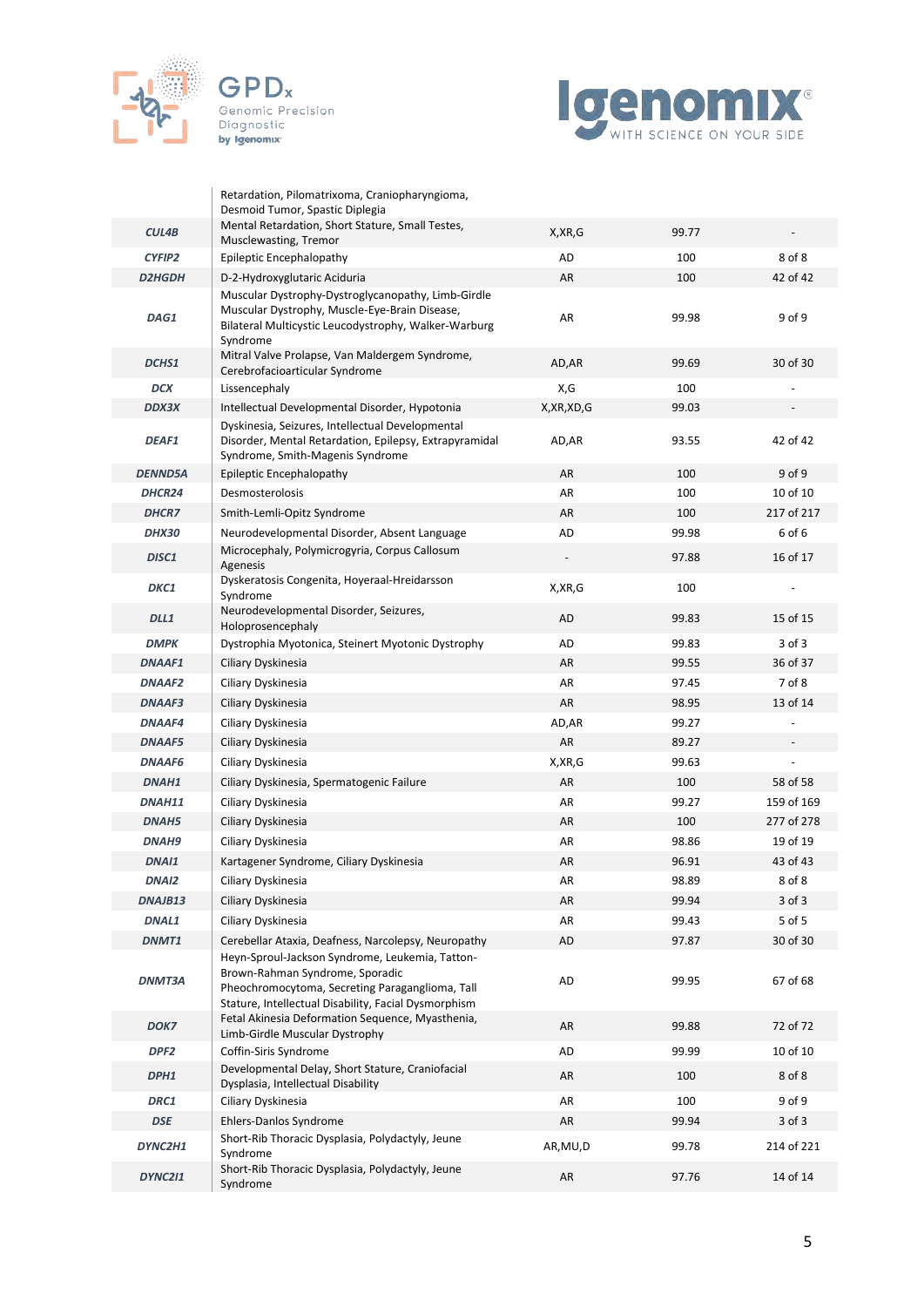





| DYNC2I2           | Short-Rib Thoracic Dysplasia, Polydactyly, Jeune<br>Syndrome,                                                                                                                                                                                                            | AR                       | 99.54 | 23 of 23     |
|-------------------|--------------------------------------------------------------------------------------------------------------------------------------------------------------------------------------------------------------------------------------------------------------------------|--------------------------|-------|--------------|
| DYRK1A            | Mental Retardation, Intellectual Disability                                                                                                                                                                                                                              | AD                       | 99.85 | 78 of 81     |
| <b>EBP</b>        | Chondrodysplasia Punctata, Mend Syndrome                                                                                                                                                                                                                                 | X, XR, XD, G             | 100   |              |
| <b>EGF</b>        | Hypomagnesemia, Normocalciuria, Normocalcemia                                                                                                                                                                                                                            | AR                       | 99.98 | 9 of 9       |
| EHMT1             | Kleefstra Syndrome                                                                                                                                                                                                                                                       | AD                       | 98.58 | 58 of 75     |
| EIF2S3            | Mehmo Syndrome                                                                                                                                                                                                                                                           | X, XR, G                 | 98.64 |              |
| EMG1              | Bowen-Conradi Syndrome                                                                                                                                                                                                                                                   | AR                       | 99.91 | $1$ of $1$   |
| EML1              | <b>Band Heterotopia</b>                                                                                                                                                                                                                                                  | AR                       | 98.88 | 7 of 7       |
| <b>EOMES</b>      | Microcephaly, Polymicrogyria, Corpus Callosum<br>Agenesis                                                                                                                                                                                                                | $\overline{\phantom{a}}$ | 98.82 |              |
| ERCC <sub>2</sub> | Cerebrooculofacioskeletal Syndrome,<br>Trichothiodystrophy, Xeroderma Pigmentosum                                                                                                                                                                                        | AR                       | 100   | 102 of 102   |
| <b>ERCC3</b>      | Trichothiodystrophy, Xeroderma Pigmentosum                                                                                                                                                                                                                               | AR                       | 99.98 | 24 of 24     |
| ERCC4             | Fanconi Anemia, Xeroderma Pigmentosum, Xfe<br>Progeroid Syndrome, Cockayne Syndrome                                                                                                                                                                                      | AR                       | 99.68 | 69 of 72     |
| <b>EVC</b>        | Ellis-Van Creveld Syndrome, Weyers Acrofacial<br>Dysostosis, Acrofacial Dysostosis                                                                                                                                                                                       | AD, AR                   | 94.04 | 68 of 73     |
| EVC <sub>2</sub>  | Ellis-Van Creveld Syndrome, Weyers Acrofacial<br><b>Dysostosis</b>                                                                                                                                                                                                       | AD, AR                   | 99.98 | 75 of 75     |
| EXT1              | Chondrosarcoma, Exostoses, Multiple<br>Osteochondromas, Trichorhinophalangeal Syndrome                                                                                                                                                                                   | AD, AR                   | 99.97 | 518 of 525   |
| EXTL3             | Immunoskeletal Dysplasia, Neurodevelopmental<br>Abnormalities, Immunodeficiency                                                                                                                                                                                          | AR                       | 99.99 | 10 of 10     |
| EZH <sub>2</sub>  | Weaver Syndrome                                                                                                                                                                                                                                                          | AD                       | 99.82 | 40 of 41     |
| <b>FANCA</b>      | Fanconi Anemia                                                                                                                                                                                                                                                           | AR                       | 95.17 | 497 of 502   |
| <b>FANCB</b>      | Fanconi Anemia, VACTERL, Hydrocephalus                                                                                                                                                                                                                                   | X, XR, G                 | 95.53 |              |
| <b>FANCC</b>      | Fanconi Anemia                                                                                                                                                                                                                                                           | AR                       | 100   | 75 of 75     |
| <b>FANCD2</b>     | Fanconi Anemia                                                                                                                                                                                                                                                           | AR                       | 100   | 62 of 63     |
| <b>FANCE</b>      | Fanconi Anemia                                                                                                                                                                                                                                                           | AR                       | 97    | 17 of 18     |
| <b>FANCF</b>      | Fanconi Anemia                                                                                                                                                                                                                                                           | AR                       | 99.31 | 17 of 18     |
| <b>FANCG</b>      | Fanconi Anemia                                                                                                                                                                                                                                                           |                          | 100   | 94 of 94     |
| <b>FANCI</b>      | Fanconi Anemia                                                                                                                                                                                                                                                           | AR                       | 100   | 53 of 54     |
| <b>FANCL</b>      | Fanconi Anemia                                                                                                                                                                                                                                                           | AR                       | 100   | 25 of 26     |
| <b>FANCM</b>      | Ovarian Failure, Spermatogenic Failure, Fanconi<br>Anemia, Male Infertility                                                                                                                                                                                              | AR                       | 99.73 | 59 of 61     |
| FAR1              | Peroxisomal Fatty Acyl-Coa Reductase 1 Disorder                                                                                                                                                                                                                          | AR                       | 98.77 | 4 of 4       |
| <b>FARS2</b>      | Combined Oxidative Phosphorylation Deficiency,<br>Spastic Paraplegia                                                                                                                                                                                                     | AR                       | 99.98 | 23 of 23     |
| FAT4              | Hennekam Lymphangiectasia-Lymphedema Syndrome,<br>Van Maldergem Syndrome, Cerebrofacioarticular<br>Syndrome                                                                                                                                                              | AR                       | 99.8  | 41 of 41     |
| FBN1              | Acromicric Dysplasia, Ectopia Lentis, Geleophysic<br>Dysplasia, Marfan Syndrome, Mass Syndrome, Stiff Skin<br>Syndrome, Weill-Marchesani Syndrome, Familial<br>Thoracic Aortic Aneurysm, Aortic Dissection, Glaucoma,<br>Microspherophakia, Shprintzen-Goldberg Syndrome | AD                       | 100   | 2836 of 2845 |
| FBP1              | Fructose-1,6-Bisphosphatase Deficiency                                                                                                                                                                                                                                   | AR                       | 100   | 47 of 49     |
| FBXW11            | Neurodevelopmental, Jaw, Eye, And Digital Syndrome,<br><b>Intellectual Disability</b>                                                                                                                                                                                    | AD                       | 99.89 | 10 of 10     |
| FGFR1             | Encephalocraniocutaneous Lipomatosis, Hartsfield<br>Syndrome, Jackson-Weiss Syndrome, Kallmann<br>Syndrome, Osteoglophonic Dysplasia, Pfeiffer<br>Syndrome, Trigonocephaly, Holoprosencephaly,<br>Hypogonadotropic Hypogonadism, Oligodontia                             | AD                       | 100   | 279 of 280   |
| <b>FGFR2</b>      | Antley-Bixler Syndrome, Apert Syndrome, Bent Bone<br>Dysplasia Syndrome, Crouzon Syndrome,<br>Scaphocephaly Syndrome, Gastric Cancer, Jackson-<br>Weiss Syndrome, Lacrimoauriculodentodigital<br>Syndrome, Saethre-Chotzen Syndrome, Cutis Gyrate,                       | AD                       | 98    | 140 of 143   |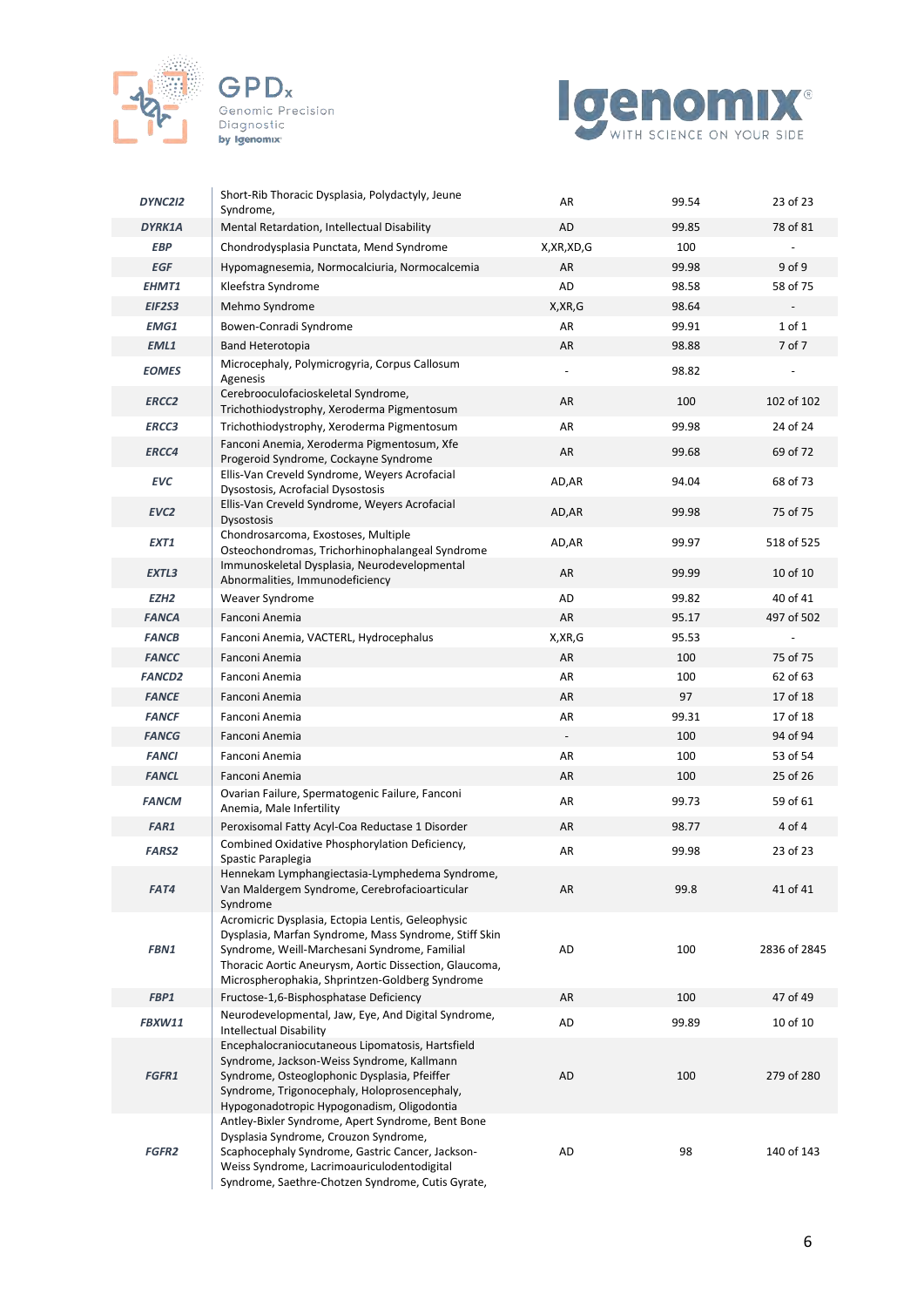



|                | Acanthosis Nigricans, Craniosynostosis, Pfeiffer<br>Syndrome                                                                                                                                                                                                                                                                                                                        |                          |       |            |
|----------------|-------------------------------------------------------------------------------------------------------------------------------------------------------------------------------------------------------------------------------------------------------------------------------------------------------------------------------------------------------------------------------------|--------------------------|-------|------------|
| <b>FGFR3</b>   | Achondroplasia, Bladder Cancer, Camptodactyly,<br>Cervical Cancer, Colorectal Cancer, Crouzon Syndrome,<br>Acanthosis Nigricans, Epidermal Nevus,<br>Hypochondroplasia, Lacrimoauriculodentodigital<br>Syndrome, Muenke Syndrome, Testicular Tumor,<br>Thanatophoric Dysplasia, Tall Stature, Scoliosis, Hearing<br>Loss, Brachycephaly, Plagiocephaly, Saethre-Chotzen<br>Syndrome | AD, AR                   | 99.89 | 77 of 78   |
| <b>FGFRL1</b>  | Wolf-Hirschhorn Syndrome                                                                                                                                                                                                                                                                                                                                                            | AD                       | 99.94 | 1 of 1     |
| FIG4           | Amyotrophic Lateral Sclerosis, Charcot-Marie-Tooth<br>Disease, Cleidocranial Dysplasia, Micrognathia, Absent<br>Thumbs, Polymicrogyria, Yunis-Varon Syndrome                                                                                                                                                                                                                        | AD,AR                    | 99.92 | 72 of 72   |
| <b>FKRP</b>    | Limb Girdle Muscular Dystrophy, Muscular Dystrophy-<br>Dystroglycanopathy, Muscle-Eye-Brain Disease,<br>Walker-Warburg Syndrome                                                                                                                                                                                                                                                     | AR                       | 99.9  | 157 of 157 |
| <b>FKTN</b>    | Cardiomyopathy, Muscular Dystrophy-<br>Dystroglycanopathy, Limb Girdle Muscular Dystrophy,<br>Muscle-Eye-Brain Disease, Walker-Warburg Syndrome                                                                                                                                                                                                                                     | AR                       | 98    | 54 of 56   |
| <b>FLI1</b>    | Bleeding Disorder, Jacobsen Syndrome, Paris-<br>Trousseau Thrombocytopenia, Neuroectodermal<br>Tumor                                                                                                                                                                                                                                                                                | AD, AR                   | 100   | 7 of 7     |
| <b>FLII</b>    | Smith-Magenis Syndrome                                                                                                                                                                                                                                                                                                                                                              | $\overline{\phantom{a}}$ | 99.98 | $3$ of $3$ |
| <b>FLVCR2</b>  | Proliferative Vasculopathy, Hydranencephaly-<br><b>Hydrocephaly Syndrome</b>                                                                                                                                                                                                                                                                                                        | AR                       | 99.97 | 16 of 16   |
| <b>FOXF1</b>   | Alveolar Capillary Dysplasia, Misalignment Of<br><b>Pulmonary Veins</b>                                                                                                                                                                                                                                                                                                             | AD                       | 95.93 | 74 of 96   |
| FOXJ1          | Ciliary Dyskinesia                                                                                                                                                                                                                                                                                                                                                                  | AD                       | 99.69 | 5 of 5     |
| <b>FOXP3</b>   | Immunodysregulation, Polyendocrinopathy,<br>Enteropathy                                                                                                                                                                                                                                                                                                                             | X,XR,G                   | 99.86 |            |
| <b>FOXRED1</b> | Mitochondrial Complex I Deficiency, Leigh Syndrome,<br>Leukodystrophy                                                                                                                                                                                                                                                                                                               | AR                       | 100   | 13 of 13   |
| <b>FTO</b>     | Body Mass Index Quantitative Trait Locus,<br>Developmental Delay                                                                                                                                                                                                                                                                                                                    | AR                       | 99.91 | 8 of 8     |
| GABBR2         | Epileptic Encephalopathy, Neurodevelopmental<br>Disorder, Rett Syndrome                                                                                                                                                                                                                                                                                                             | AD                       | 95.98 | 7 of 7     |
| <b>GABRD</b>   | 1p36 Deletion Syndrome, Febrile Seizures, Myoclonic<br>Epilepsy                                                                                                                                                                                                                                                                                                                     | AD                       | 95.23 | $3$ of $3$ |
| GAS2L2         | Ciliary Dyskinesia                                                                                                                                                                                                                                                                                                                                                                  | AR                       | 89    | 4 of 5     |
| GAS8           | Ciliary Dyskinesia                                                                                                                                                                                                                                                                                                                                                                  | AR                       | 99.98 | 6 of 6     |
| <b>GBA</b>     | Dementia, Gaucher Disease, Parkinson Disease,<br>Ophthalmoplegia, Cardiovascular Calcification                                                                                                                                                                                                                                                                                      | AD, AR                   | 100   | 469 of 471 |
| <b>GCDH</b>    | Glutaric Acidemia, Glutaryl-Coa Dehydrogenase<br>Deficiency                                                                                                                                                                                                                                                                                                                         | AR                       | 88.74 | 254 of 254 |
| GFM2           | Combined Oxidative Phosphorylation Deficiency                                                                                                                                                                                                                                                                                                                                       | AR                       | 99.35 | 5 of 7     |
| GLB1           | Gangliosidosis, Morquio Syndrome                                                                                                                                                                                                                                                                                                                                                    | AR                       | 100   | 242 of 243 |
| GLI3           | Greig Cephalopolysyndactyly Syndrome, Hypothalamic<br>Hamartomascongenital Hypothalamic Hamartoma<br>Syndrome, Polydactyly, Acrocallosal Syndrome,<br>Pallister-Hall Syndrome, Tibial Hemimelia                                                                                                                                                                                     | AD, AR                   | 100   | 231 of 231 |
| <b>GLUL</b>    | <b>Glutamine Deficiency</b>                                                                                                                                                                                                                                                                                                                                                         | AR                       | 100   | 4 of 4     |
| <b>GMPPB</b>   | Muscular Dystrophy-Dystroglycanopathy, Myasthenic<br>Syndromes, Glycosylation Defect, Limb-Girdle Muscular<br>Dystrophy, Muscle-Eye-Brain Disease                                                                                                                                                                                                                                   | AR                       | 99.95 | 53 of 53   |
| GNAO1          | Epileptic Encephalopathy, Neurodevelopmental<br>Disorder                                                                                                                                                                                                                                                                                                                            | AD                       | 100   | 47 of 47   |
| GPC3           | Simpson-Golabi-Behmel Syndrome, Wilms Tumor,<br>Nephroblastoma                                                                                                                                                                                                                                                                                                                      | AD, X, XR, G             | 99.84 |            |
| GPC4           | Keipert Syndrome, Simpson-Golabi-Behmel Syndrome,<br>Wilms Tumor                                                                                                                                                                                                                                                                                                                    | AD, X, XR, G             | 98.43 |            |
| GPSM2          | Chudley-Mccullough Syndrome                                                                                                                                                                                                                                                                                                                                                         | AR                       | 100   | 13 of 13   |
| GRM1           | Spinocerebellar Ataxia                                                                                                                                                                                                                                                                                                                                                              | AD,AR                    | 99.88 | 20 of 21   |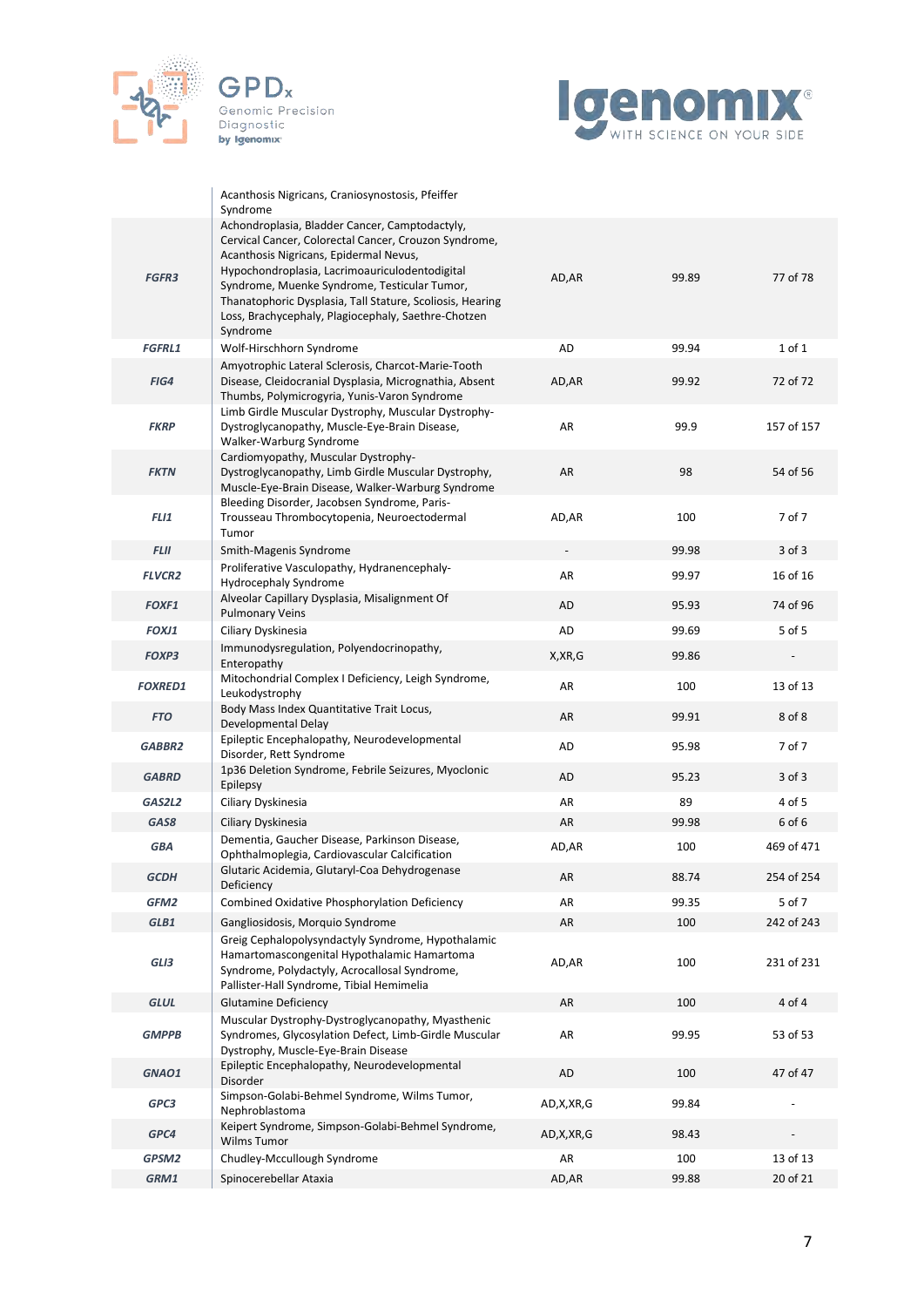





| <b>GRN</b>               | Ceroid Lipofuscinosis, Frontotemporal Lobar<br>Degeneration, Frontotemporal Dementia, Semantic                                     | AD, AR       | 100                             | 220 of 229 |
|--------------------------|------------------------------------------------------------------------------------------------------------------------------------|--------------|---------------------------------|------------|
| GTF2E2                   | Dementia                                                                                                                           | AR           | 99.98                           | $2$ of $2$ |
|                          | Trichothiodystrophy                                                                                                                | AR           |                                 | 8 of 8     |
| GTF2H5<br><b>H19-ICR</b> | Trichothiodystrophy<br>Beckwith-Wiedemann Syndrome, Multiple Cancer                                                                | AD           | 100<br>$\overline{\phantom{a}}$ |            |
|                          | Types, Silver-Russell Syndrome                                                                                                     |              |                                 |            |
| <b>HDAC8</b>             | Cornelia De Lange Syndrome, Wilson-Turner Syndrome                                                                                 | X,XD,G       | 99.78                           |            |
| HECW <sub>2</sub>        | Neurodevelopmental Disorder, Hypotonia, Seizures                                                                                   | AD           | 99.85                           | 13 of 13   |
| <b>HEPACAM</b>           | Megalencephalic Leukoencephalopathy, Subcortical<br>Cysts, Mental Retardation                                                      | AD, AR       | 97.87                           | 30 of 30   |
| HERC1                    | Macrocephaly, Dysmorphic Facies, Psychomotor<br>Retardation, Megalencephaly, Kyphoscoliosis                                        | AR           | 99.96                           | 11 of 11   |
| HERC <sub>2</sub>        | Mental Retardation, Prader-Willi Syndrome                                                                                          | AD, AR       | 98.91                           | 9 of 9     |
| <b>HIBCH</b>             | 3-Hydroxyisobutyryl-Coa Hydrolase Deficiency,<br>Neurodegeneration                                                                 | AR           | 96.47                           | 27 of 27   |
| HK1                      | Hemolytic Anemia, Neurodevelopmental Disorder,<br>Visual Defects, Neuropathy, Retinitis Pigmentosa,<br>Charcot-Marie-Tooth Disease | AD, AR       | 100                             | 14 of 17   |
| <b>HNRNPU</b>            | Epileptic Encephalopathy, 1q44 Microdeletion<br>Syndrome                                                                           | AD           | 99.8                            | 36 of 36   |
| <b>HRAS</b>              | Bladder Cancer, Costello Syndrome, Epidermal Nevus,<br>Schimmelpenning-Feuerstein-Mims Syndrome, Thyroid<br>Cancer                 | AD           | 100                             | 34 of 34   |
| <b>HS6ST2</b>            | Paganini-Miozzo Syndrome                                                                                                           | X, XR, G     | 98.39                           |            |
| <b>HSD17B4</b>           | D-Bifunctional Protein Deficiency, Perrault Syndrome                                                                               | AR           | 99.52                           | 85 of 85   |
| HTRA2                    | 3-Methylglutaconic Aciduria, Parkinson Disease                                                                                     | AD, AR       | 99.81                           | 18 of 18   |
| <b>HTT</b>               | Huntington Disease, Lopes-Maciel-Rodan Syndrome                                                                                    | AD,AR        | 99                              |            |
| <b>HYDIN</b>             | Ciliary Dyskinesia                                                                                                                 | AR           | 81.7                            | 45 of 63   |
| HYLS1                    | Hydrolethalus Syndrome, Joubert Syndrome                                                                                           | AR           | 100                             | $2$ of $2$ |
| <b>IFIH1</b>             | Aicardi-Goutieres Syndrome, Singleton-Merten<br>Syndrome                                                                           | AD           | 99.62                           | 26 of 27   |
| <b>IFT172</b>            | Retinitis Pigmentosa, Short-Rib Thoracic Dysplasia,<br>Polydactyly, Bardet-Biedl Syndrome, Jeune Syndrome                          | AR           | 100                             | 37 of 37   |
| <b>IFT43</b>             | Cranioectodermal Dysplasia, Retinitis Pigmentosa,<br>Short-Rib Thoracic Dysplasia, Polydactyly                                     | AR           | 100                             | 6 of 6     |
| <b>IFT80</b>             | Asphyxiating Thoracic Dystrophy, Jeune Syndrome,<br>Short Rib-Polydactyly Syndrome                                                 | AR           | 99.96                           | 16 of 16   |
| IGF <sub>2</sub>         | Beckwith-Wiedemann Syndrome, Growth Restriction,<br>Silver-Russell Syndrome, Wilms Tumor,<br>Hemihyperplasia                       | AD, X, XR, G | 100                             | 9 of 9     |
| <b>INPP5E</b>            | Joubert Syndrome, Mental Retardation, Obesity,<br>Retinal Dystrophy, Hepatic Defect                                                | AR           | 99.89                           | 56 of 56   |
| <b>INTU</b>              | Orofaciodigital Syndrome, Short-Rib Throacic Dysplasia,<br>Polydactyly                                                             | AR           | 99.7                            | 9 of 9     |
| <b>IPW</b>               | Prader-Willi Syndrome                                                                                                              | AD           | $\overline{a}$                  |            |
| <b>IQSEC2</b>            | Mental Retardation, Microduplication Xp11.22p11.23<br>Syndrome, Microcephaly, Smith-Magenis Syndrome                               | X, XR, XD, G | 99.73                           |            |
| ISCA1                    | Multiple Mitochondrial Dysfunctions Syndrome                                                                                       | AR           | 99.86                           | $2$ of $2$ |
| JAM2                     | <b>Basal Ganglia Calcification</b>                                                                                                 | AR           | 99.98                           |            |
| JAM3                     | Hemorrhagic Destruction Of The Brain, Subependymal<br>Calcification, Cataracts                                                     | AR           | 100                             | 4 of 4     |
| <b>KANK1</b>             | Cerebral Palsy                                                                                                                     | AD, ADWMI    | 99.91                           | 6 of 6     |
| <b>KANSL1</b>            | Koolen-De Vries Syndrome                                                                                                           | AD           | 96.03                           | 22 of 27   |
| KAT8                     | Li-Ghorgani-Weisz-Hubshman Syndrome                                                                                                | AD           | 99.97                           | 1 of 1     |
| <b>KATNB1</b>            | Lissencephaly, Microcephaly                                                                                                        | AR           | 100                             | 10 of 10   |
| <b>KCNAB2</b>            | 1p36 Deletion Syndrome                                                                                                             |              | 79                              | $3$ of $3$ |
| <b>KCNK4</b>             | Facial Dysmorphism, Hypertrichosis, Epilepsy,<br>Developmental Delay, Gingival Overgrowth Syndrome                                 | AD           | 94.93                           | $2$ of $2$ |
| <b>KCNQ1</b>             | Atrial Fibrillation, Beckwith-Wiedemann Syndrome,<br>Jervell And Lange-Nielsen Syndrome, Long Qt                                   | AD, AR       | 93.23                           | 600 of 624 |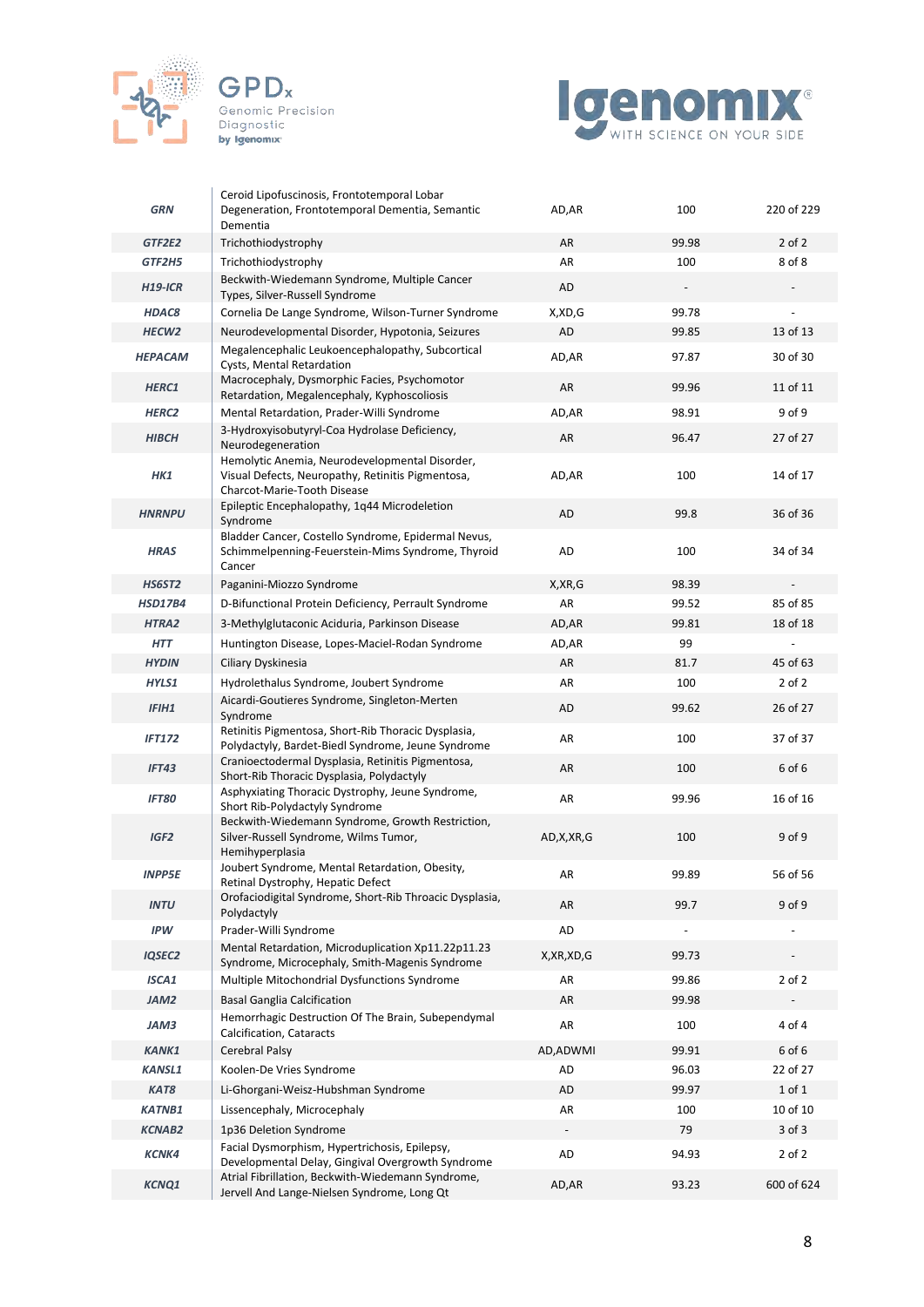





|                        | Syndrome, Short Qt Syndrome, Romano-Ward<br>Syndrome                                                                                                                                                                                                                                                                                           |              |              |            |
|------------------------|------------------------------------------------------------------------------------------------------------------------------------------------------------------------------------------------------------------------------------------------------------------------------------------------------------------------------------------------|--------------|--------------|------------|
| <b>KCNQ1OT1</b>        | Beckwith-Wiedemann Syndrome, Hemihyperplasia                                                                                                                                                                                                                                                                                                   | AD           |              |            |
| <b>KDM6A</b>           | Kabuki Syndrome                                                                                                                                                                                                                                                                                                                                | AD,X,XD,G    | 99.98        |            |
| <b>KIAA0586</b>        | Joubert Syndrome, Short-Rib Thoracic Dysplasia,<br>Polydactyly, Joubert Syndrome                                                                                                                                                                                                                                                               | AR           | 99.84        | 31 of 32   |
| <b>KIAA0753</b>        | Orofaciodigital Syndrome                                                                                                                                                                                                                                                                                                                       | AR           | 97.73        | 7 of 7     |
| <b>KIAA1109</b>        | Alkuraya-Kucinskas Syndrome                                                                                                                                                                                                                                                                                                                    | AR           | 99.95        | 21 of 21   |
| KIDINS220              | Spastic Paraplegia, Intellectual Disability, Nystagmus,<br>Obesity                                                                                                                                                                                                                                                                             | AD           | 99.83        | 17 of 17   |
| <b>KIF14</b>           | Meckel Syndrome, Microcephaly                                                                                                                                                                                                                                                                                                                  | AR           | 99.84        | 18 of 18   |
| KIF1A                  | Mental Retardation, Neuropathy, Spastic Paraplegia,<br>Peho Syndrome                                                                                                                                                                                                                                                                           | AD, AR       | 100          | 76 of 76   |
| <b>KIF7</b>            | Acrocallosal Syndrome, Hydrolethalus Syndrome,<br>Macrocephaly, Multiple Epiphyseal Dysplasia,<br>Distinctive Facies, Orofaciodigital Syndrome                                                                                                                                                                                                 | AR           | 94.91        | 47 of 50   |
| <b>KIFBP</b>           | Goldberg-Shprintzen Syndrome                                                                                                                                                                                                                                                                                                                   | AR           | 99.27        |            |
| KLHL15                 | <b>Mental Retardation</b>                                                                                                                                                                                                                                                                                                                      | X, XR, G     | 99.61        |            |
| <b>KLHL7</b>           | Crisponi Sweating Syndrome, Retinitis Pigmentosa,<br>Bohring-Opitz Syndrome                                                                                                                                                                                                                                                                    | AD, AR       | 98.69        | 19 of 19   |
| KMT2A                  | Hairy Elbows, Short Stature, Facial Dysmorphism,<br>Developmental Delay, Cornelia De Lange Syndrome,<br>Wiedemann-Steiner Syndrome                                                                                                                                                                                                             | AD           | 98.14        | 144 of 149 |
| <b>KMT2D</b>           | Kabuki Syndrome                                                                                                                                                                                                                                                                                                                                | AD           | 99.71        | 839 of 847 |
| KNL1                   | Microcephaly                                                                                                                                                                                                                                                                                                                                   | AR           | 98.91        |            |
| <b>KNSTRN</b>          | Immunodeficiency, Faciooculoskeletal Anomalies                                                                                                                                                                                                                                                                                                 |              | 99.98        |            |
| <b>KRAS</b>            | Aplasia Cutis Congenita, Arteriovenous Malformation<br>Of The Brain, Cardiofaciocutaneous Syndrome, Noonan<br>Syndrome, Autoimmune Lymphoproliferative<br>Syndrome, Schimmelpenning-Feuerstein-Mims<br>Syndrome, Encephalocraniocutaneous Lipomatosis,<br>Linear Nevus Sebaceus Syndrome, Lynch Syndrome,<br>Toriello-Lacassie-Droste Syndrome | AD           | 100          | 38 of 38   |
| <b>L1CAM</b>           | Corpus Callosum Agenesis, Hydrocephalus, Stenosis Of<br>Aqueduct Of Sylvius, Masa Syndrome                                                                                                                                                                                                                                                     | X, XR, G     | 100          |            |
| LAMA1                  | Poretti-Boltshauser Syndrome, Ataxia, Intellectual<br>Disability                                                                                                                                                                                                                                                                               | AR           | 100          | 43 of 43   |
| <b>LARGE1</b>          | Muscular Dystrophy-Dystroglycanopathy, Muscle-Eye-<br>Brain Disease, Walker-Warburg Syndrome                                                                                                                                                                                                                                                   | AR           | 100          |            |
| LETM1                  | Wolf-Hirschhorn Syndrome                                                                                                                                                                                                                                                                                                                       | AD           | 98.2         | $2$ of $2$ |
| LMNB <sub>2</sub>      | Barraquer-Simons Syndrome, Epilepsy, Lipodystrophy                                                                                                                                                                                                                                                                                             | AD, AR       | 95.03        | 5 of 5     |
| LONP1                  | Codas Syndrome                                                                                                                                                                                                                                                                                                                                 | AR           | 99.84        | 21 of 21   |
| LRRC56                 | Ciliary Dyskinesia                                                                                                                                                                                                                                                                                                                             | AR           | 99.77        | 5 of 5     |
| <b>LRRC6</b>           | Ciliary Dyskinesia                                                                                                                                                                                                                                                                                                                             | AR           | 99.88        | 21 of 21   |
| <b>MAB21L1</b>         | Cerebellar, Ocular, Craniofacial, And Genital Syndrome                                                                                                                                                                                                                                                                                         | AR           | 99.97        | 6 of 6     |
| <b>MAD2L2</b>          | Fanconi Anemia                                                                                                                                                                                                                                                                                                                                 | AR           | 99.91        | 1 of 1     |
| <b>MAF</b>             | Ayme-Gripp Syndrome, Cataract                                                                                                                                                                                                                                                                                                                  | AD           | 75.14        | 23 of 23   |
| MAG                    | Spastic Paraplegia                                                                                                                                                                                                                                                                                                                             | AR           | 99.97        | 7 of 7     |
| <b>MAGEL2</b>          | Prader-Willi Syndrome                                                                                                                                                                                                                                                                                                                          | AD           | 99.99        | 43 of 48   |
| MAST1<br><b>MBTPS2</b> | Mega-Corpus-Callosum Syndrome, Cerebellar<br>Hypoplasia, Cortical Malformations<br>Ichthyosis Follicularis, Atrichia, Photophobia Syndrome,<br>Keratosis Follicularis Spinulosa Decalvans, Osteogenesis<br>Imperfecta, Palmoplantar Keratoderma, Bresek                                                                                        | AD<br>X,XR,G | 98.92<br>100 | 26 of 26   |
|                        | Syndrome, Alopecia, Periorificial Keratotic Plaques                                                                                                                                                                                                                                                                                            |              |              |            |
| <b>MCIDAS</b>          | Ciliary Dyskinesia                                                                                                                                                                                                                                                                                                                             | AR           | 99.92        | 4 of 4     |
| MCPH1                  | Microcephaly                                                                                                                                                                                                                                                                                                                                   | AR           | 99.51        | 18 of 19   |
| MED12                  | Lujan-Fryns Syndrome, Ohdo Syndrome, Opitz-<br>Kaveggia Syndrome, Blepharophimosis, Intellectual<br>Disability, Fg Syndrome                                                                                                                                                                                                                    | X,XR,G       | 100          |            |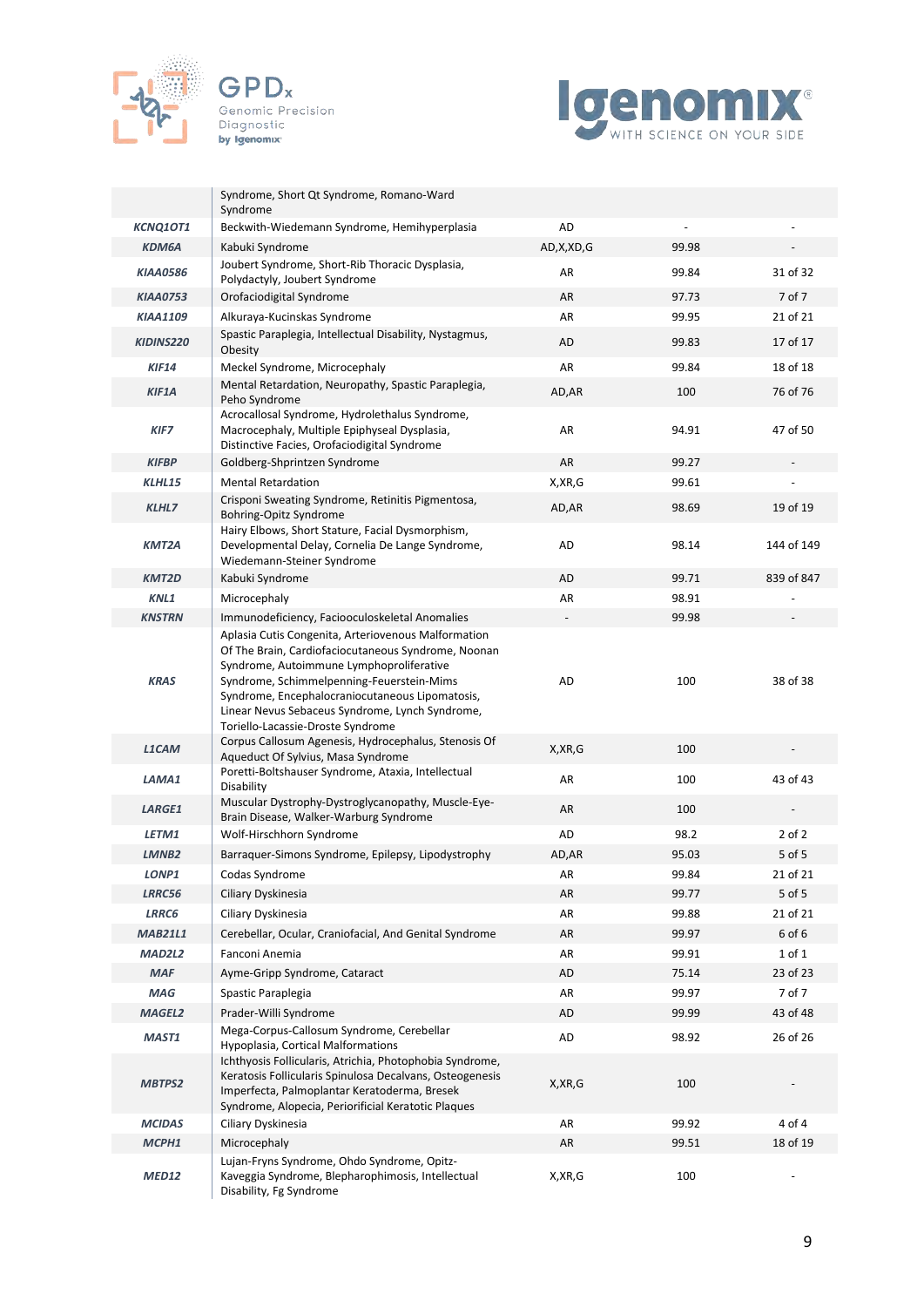



| MED25             | Basel-Vanagaite-Smirin-Yosef Syndrome, Charcot-<br>Marie-Tooth Disease, Congenital Cataract,<br>Microcephaly, Nevus Flammeus Simplex, Intellectual<br>Disability            | AR            | 100   | 5 of 5     |
|-------------------|-----------------------------------------------------------------------------------------------------------------------------------------------------------------------------|---------------|-------|------------|
| MEF <sub>2C</sub> | Mental Retardation, Stereotypic Movements, Epilepsy,<br>Cerebral Malformations, 5q14.3 Microdeletion<br>Syndrome                                                            | AD            | 99.91 | 43 of 46   |
| <b>METTL5</b>     | Intellectual Developmental Disorder, Microcephaly                                                                                                                           | AR            | 99.9  | 4 of 4     |
| <b>MFSD2A</b>     | Microcephaly                                                                                                                                                                | AR            | 97.58 | 6 of 6     |
| <b>MKRN3</b>      | Prader-Willi Syndrome, Precocious Puberty                                                                                                                                   | AD, ADWMI     | 99.98 | 39 of 41   |
| <b>MKRN3-AS1</b>  | Prader-Willi Syndrome                                                                                                                                                       | AD            |       |            |
| MKS1              | Bardet-Biedl Syndrome, Joubert Syndrome, Meckel<br>Syndrome                                                                                                                 | AR            | 99.98 | 49 of 49   |
| MOCS1             | Molybdenum Cofactor Deficiency                                                                                                                                              | AR            | 100   | 36 of 37   |
| MOCS <sub>2</sub> | Molybdenum Cofactor Deficiency                                                                                                                                              | AR            | 100   | 32 of 32   |
| <b>MPDZ</b>       | Hydrocephalus                                                                                                                                                               | AR            | 99.44 | 58 of 58   |
| <b>MPLKIP</b>     | Trichothiodystrophy                                                                                                                                                         | AR            | 100   | 13 of 13   |
| <b>MRE11</b>      | Ataxia-Telangiectasia-Like Disorder, Breast And Ovarian<br>Cancer                                                                                                           | AR            | 99.95 |            |
| MRPS16            | Oxidative Phosphorylation Deficiency                                                                                                                                        | AR            | 100   | $1$ of $1$ |
| MSL3              | Basilicata-Akhtar Syndrome                                                                                                                                                  | X,XD,G        | 99.72 |            |
| <b>MTHFR</b>      | Neural Tube Defects, Schizophrenia,<br>Thrombophiliavenous Thromboembolism,<br>Homocystinuria, Methylene Tetrahydrofolate<br>Reductase Deficiency, Anencephaly, Exencephaly | AD, AR        | 100   | 122 of 122 |
| <b>MTHFS</b>      | Neurodevelopmental Disorder, Microcephaly, Epilepsy,<br>Hypomyelination                                                                                                     | AR            | 100   | 5 of 5     |
| <b>MTOR</b>       | Focal Cortical Dysplasia Of Taylor, Smith-Kingsmore<br>Syndrome, Macrocephaly, Intellectual Disability,<br>Neurodevelopmental Disorder                                      | AD            | 99.98 | 39 of 39   |
| <b>MTRR</b>       | Homocystinuria, Megaloblastic Anemia, Neural Tube<br>Defects, Methylcobalamin Deficiency                                                                                    | AR            | 100   | 39 of 40   |
| <b>MUSK</b>       | Fetal Akinesia Deformation Sequence, Myasthenic<br>Syndrome, Acetylcholinereceptor Deficiency                                                                               | AR            | 95.58 | 23 of 25   |
| <b>MYMK</b>       | Carey-Fineman-Ziter Syndrome                                                                                                                                                | AR            | 100   |            |
| <b>MYOD1</b>      | Myopathy, Diaphragmatic Defects, Respiratory<br>Insufficiency, Dysmorphic Facies, Fetal Akinesia<br><b>Deformation Sequence</b>                                             | AR            | 99.97 | 6 of 6     |
| <b>MYORG</b>      | Basal Ganglia Calcification, Striopallidodentate<br>Calcinosis                                                                                                              | AR            | 100   |            |
| NAA10             | Microphthalmia, Ogden Syndrome                                                                                                                                              | X, XR, XD, G  | 99.86 |            |
| <b>NADK2</b>      | 2,4-Dienoyl-Coa Reductase Deficiency, Progressive<br>Encephalopathy, Leukodystrophy                                                                                         | AR            | 95.37 | 3 of 3     |
| <b>NANS</b>       | Spondyloepimetaphyseal Dysplasia                                                                                                                                            | AR            | 99.97 | 12 of 12   |
| <b>NCAPD3</b>     | Microcephaly                                                                                                                                                                | AR            | 99.97 | 4 of 5     |
| NDE1              | Lissencephaly, Microhydranencephaly,<br>Hydranencephaly                                                                                                                     | AR            | 86.55 | 12 of 13   |
| <b>NDN</b>        | Prader-Willi Syndrome                                                                                                                                                       | AD            | 97.41 | $2$ of $2$ |
| <b>NDUFA6</b>     | Mitochondrial Complex I Deficiency                                                                                                                                          | AR            | 100   | 9 of 9     |
| <b>NDUFAF3</b>    | Mitochondrial Complex I Deficiency, Leigh Syndrome<br>With Cardiomyopathy                                                                                                   | AR            | 100   | 9 of 9     |
| NDUFB11           | Linear Skin Defects, Microphthalmia, Mitochondrial<br>Complex I Deficiency                                                                                                  | X,XD,G        | 97.48 |            |
| <b>NDUFB8</b>     | Mitochondrial Complex I Deficiency, Leigh Syndrome,<br>Cardiomyopathy                                                                                                       | AR            | 100   | 4 of 4     |
| <b>NDUFS2</b>     | Mitochondrial Complex I Deficiency, Leber Optic<br>Neuropathy, Leigh Syndrome, Cardiomyopathy,<br>Leukodystrophy                                                            | AR            | 100   | 26 of 26   |
| NEK1              | Amyotrophic Lateral Sclerosis, Short Rib-Polydactyly<br>Syndrome, Orofaciodigital Syndrome                                                                                  | AD, AR, MU, D | 99.83 | 73 of 74   |
| <b>NEK10</b>      | Ciliary Dyskinesia                                                                                                                                                          | AR            | 99.95 | $3$ of $3$ |
| <b>NEXMIF</b>     | <b>Mental Retardation</b>                                                                                                                                                   | X, XR, XD, G  | 99.74 |            |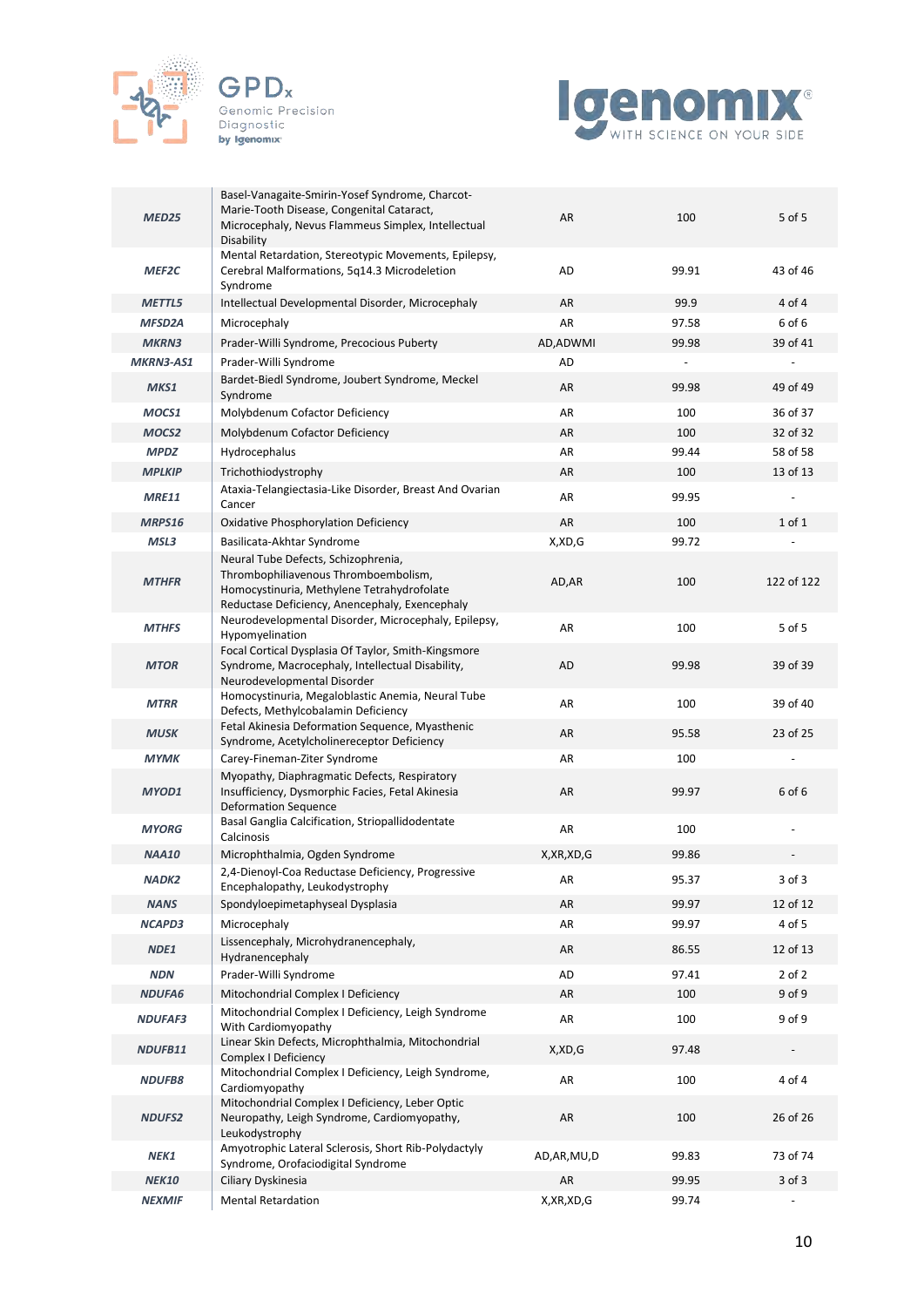



| <b>NFIA</b>       | Chromosome 1p32-P31 Deletion Syndrome                                                                                                                                                                                  | AD                       | 92.5  | 7 of 7     |
|-------------------|------------------------------------------------------------------------------------------------------------------------------------------------------------------------------------------------------------------------|--------------------------|-------|------------|
| <b>NFIX</b>       | Marshall-Smith Syndrome, Sotos Syndrome, 19p13.3<br>Microduplication Syndrome, Malan Overgrowth<br>Syndrome                                                                                                            | AD                       | 94.42 | 75 of 81   |
| NGLY1             | Congenital Disorder Of Glycosylation, Alacrimia-<br>Choreoathetosis-Liver Dysfunction Syndrome                                                                                                                         | AR                       | 99.8  | 28 of 28   |
| NID1              | Isolated Dandy-Walker Malformation                                                                                                                                                                                     | $\overline{\phantom{a}}$ | 100   | 4 of 4     |
| <b>NIPBL</b>      | Cornelia De Lange Syndrome                                                                                                                                                                                             | AD                       | 99.32 | 409 of 426 |
| NME8              | Ciliary Dyskinesia                                                                                                                                                                                                     | AR                       | 99.99 | 9 of 9     |
| <b>NOTCH2NLC</b>  | Neuronal Intranuclear Inclusion Disease, Tremor                                                                                                                                                                        | AD                       |       |            |
| NPAP1             | Prader-Willi Syndrome                                                                                                                                                                                                  | AD                       | 99.82 |            |
| NPHP3             | Meckel Syndrome, Nephronophthisis, Renal-Hepatic-<br>Pancreatic Dysplasia, Senior-Loken Syndrome                                                                                                                       | AR                       | 99.99 | 84 of 84   |
| <b>NRAS</b>       | Epidermal Nevus, Giant Pigmented Hairy Nevus,<br>Neurocutaneous Melanosis, Noonan Syndrome,<br>Autoimmune Lymphoproliferative Syndrome,<br>Schimmelpenning-Feuerstein-Mims Syndrome,<br><b>Multiple Cancer Types</b>   | AD                       | 100   | 15 of 15   |
| NSD1              | Sotos Syndrome, 5q35 Microduplication Syndrome,<br>Weaver Syndrome                                                                                                                                                     | AD                       | 99.8  | 451 of 459 |
| NSD <sub>2</sub>  | Wolf-Hirschhorn Syndrome                                                                                                                                                                                               | AD                       | 99.91 |            |
| <b>NUP188</b>     | Sandestig-Stefanova Syndrome                                                                                                                                                                                           | AR                       | 100   | 6 of 6     |
| <b>NUP88</b>      | Fetal Akinesia Deformation Sequence                                                                                                                                                                                    | AR                       | 95.82 | $3$ of $3$ |
| <b>OCLN</b>       | Pseudo-Torch Syndrome, Intrauterine Infection-Like<br>Syndrome                                                                                                                                                         | AR                       | 86.89 | 15 of 17   |
| <b>OCRL</b>       | Dent Disease, Lowe Oculocerebrorenal Syndrome                                                                                                                                                                          | X, XR, G                 | 100   |            |
| ODAD1             | Ciliary Dyskinesia                                                                                                                                                                                                     | AR                       | 99.68 | 10 of 10   |
| ODAD <sub>2</sub> | Ciliary Dyskinesia                                                                                                                                                                                                     | AR                       | 97.3  | 26 of 28   |
| ODAD3             | Ciliary Dyskinesia                                                                                                                                                                                                     | AR                       | 95    | 4 of 4     |
|                   |                                                                                                                                                                                                                        |                          |       |            |
| ODAD4             | Ciliary Dyskinesia                                                                                                                                                                                                     | AR                       |       |            |
| ODC1              | Colorectal Cancer, Global Developmental Delay,<br>Alopecia, Macrocephaly, Facial Dysmorphism,<br><b>Structural Brain Anomalies</b>                                                                                     | <b>AD</b>                | 100   | 7 of 7     |
| OFD1              | Joubert Syndrome, Orofaciodigital Syndrome, Retinitis<br>Pigmentosa, Simpson-Golabi-Behmel Syndrome,<br>Orofaciodigital Syndrome, Primary Ciliary Dyskinesia                                                           | X, XR, XD, G             | 98.09 |            |
| OPHN1             | Mental Retardation, Cerebellar Hypoplasia,<br>Distinctivefacial Appearance                                                                                                                                             | X,XR,G                   | 100   |            |
| <b>OSGEP</b>      | Galloway-Mowat Syndrome                                                                                                                                                                                                | AR                       | 99.17 | 19 of 19   |
| OSTM1             | Osteopetrosis, Neuroaxonal Dysplasia                                                                                                                                                                                   | AR                       | 100   | 8 of 9     |
| OTUD6B            | Intellectual Developmental Disorder, Seizures, Distal<br>Limb Anomalies, Facial Dysmorphism, Global<br>Developmental Delay                                                                                             | AR                       | 99.81 | 7 of 7     |
| PAFAH1B1          | Lissencephaly, 17p13.3 Microduplication Syndrome,<br>Miller-Dieker Syndrome                                                                                                                                            | AD                       | 99.95 | 90 of 92   |
| PALB <sub>2</sub> | Fanconi Anemia, Breast And Ovarian Cancer                                                                                                                                                                              | AD,AR                    | 98.78 | 601 of 617 |
| <b>PARN</b>       | Dyskeratosis Congenita, Pulmonary Fibrosis, Bone<br>Marrow Failure, Hoyeraal-Hreidarsson Syndrome                                                                                                                      | AD, AR                   | 99.98 | 33 of 33   |
| PAX6              | Aniridia, Anterior Segment Dysgenesis, Coloboma Of<br>Optic Nerve, Foveal Hypoplasia, Presenile Cataract,<br>Keratitis, Wilms Tumor, Cerebellar Ataxia, Intellectual<br>Disability, Morning Glory Disc Anomaly, Peters | AD                       | 100   | 460 of 485 |
| <b>PCNT</b>       | Anomaly, Wagr Syndrome<br>Microcephalic Osteodysplastic Primordial Dwarfism,<br>Seckel Syndrome                                                                                                                        | AR                       | 99.92 | 103 of 105 |
| <b>PDGFB</b>      | Basal Ganglia Calcification, Meningioma, Bilateral<br>Striopallidodentate Calcinosis, Dermatofibrosarcoma<br>Protuberans<br>Basal Ganglia Calcification, Kosaki Overgrowth                                             | AD                       | 100   | 22 of 22   |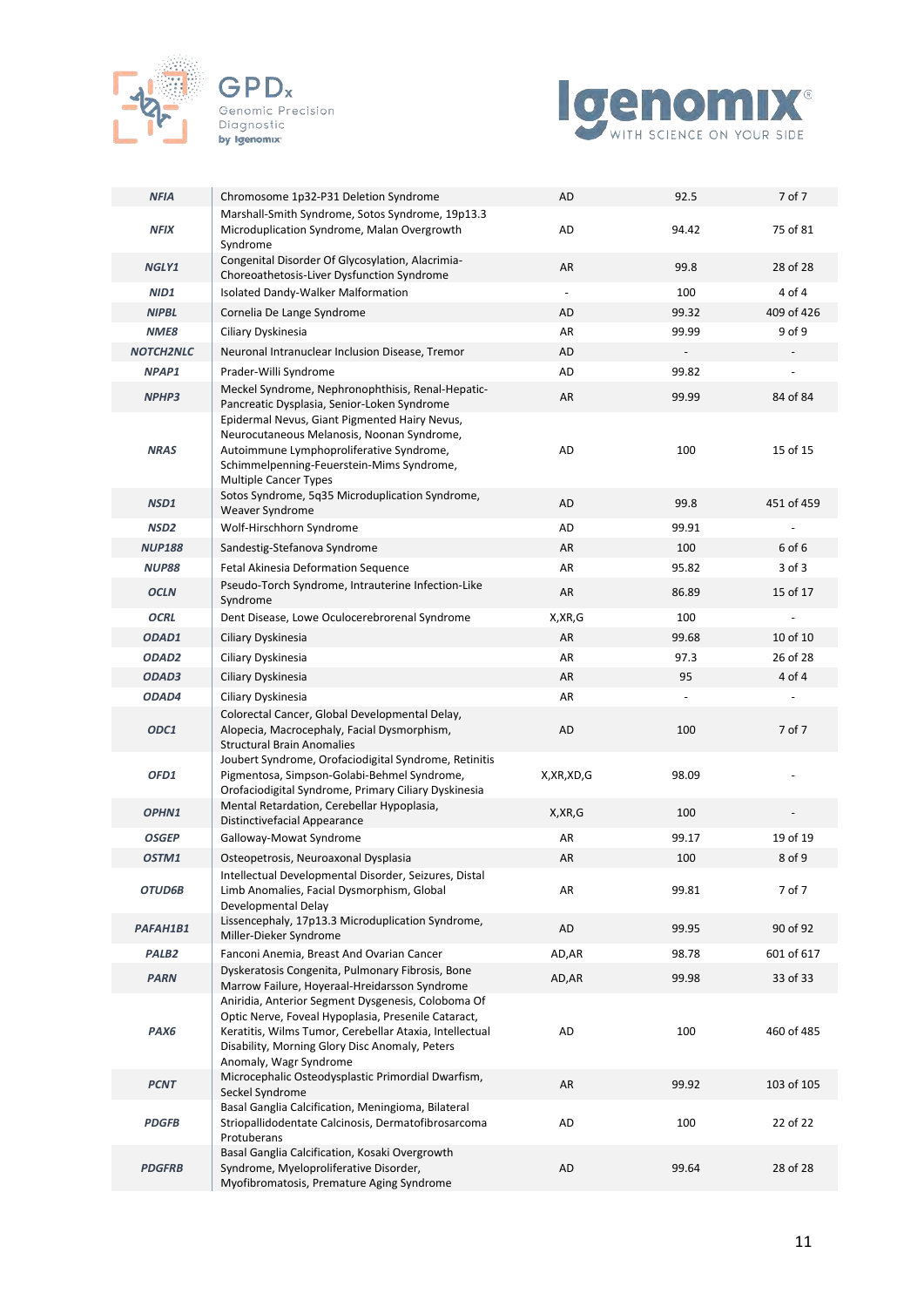





| PDHA1               | Pyruvate Decarboxylase Deficiency, Leigh Syndrome,<br>Leukodystrophy                                                                                                                                                                         | X,XD,G    | 99.02 | $\overline{\phantom{a}}$ |
|---------------------|----------------------------------------------------------------------------------------------------------------------------------------------------------------------------------------------------------------------------------------------|-----------|-------|--------------------------|
| <b>PHACTR1</b>      | Epileptic Encephalopathy, West Syndrome                                                                                                                                                                                                      | <b>AD</b> | 99.89 | 5 of 5                   |
| PHC1                | Microcephaly                                                                                                                                                                                                                                 | AR        | 91.73 | 1 of 1                   |
| <b>PHGDH</b>        | Neu-Laxova Syndrome, Phosphoglycerate<br>Dehydrogenase Deficiency                                                                                                                                                                            | AR        | 100   | 26 of 26                 |
| PIEZO <sub>2</sub>  | Arthrogryposis, Gordon Syndrome, Marden-Walker<br>Syndrome                                                                                                                                                                                   | AD, AR    | 96.93 | 37 of 37                 |
| <b>PIGB</b>         | Epileptic Encephalopathy                                                                                                                                                                                                                     | AR        | 99.97 | 10 of 10                 |
| <b>PIGN</b>         | Multiple Congenital Anomalies, Hypotonia, Seizures,<br>Fryns Syndrome                                                                                                                                                                        | AR        | 93.97 | 36 of 39                 |
| <b>PIGO</b>         | Hyperphosphatasia, Mental Retardation                                                                                                                                                                                                        | AR        | 99.93 | 21 of 21                 |
| <b>PIGQ</b>         | Epileptic Encephalopathy                                                                                                                                                                                                                     | AR        | 99.99 | 4 of 4                   |
| PIK3CA              | Capillary Malformation Of The Lower Lip, Lipomatous<br>Overgrowth, Multiple Cancer Types, Cowden<br>Syndrome, Epidermal Nevus, Keratosis, Macrocephaly,<br>Megalodactyly, Hemihyperplasia, Lynch Syndrome,<br>Megalencephaly, Polymicrogyria | AD        | 99.58 | 54 of 58                 |
| <b>PIK3CD</b>       | Immunodeficiency, Faciooculoskeletal Anomalies                                                                                                                                                                                               | <b>AD</b> | 100   | 23 of 23                 |
| <b>PLAA</b>         | Neurodevelopmental Disorder, Progressive<br>Microcephaly, Spasticity, Brain Anomalies                                                                                                                                                        | AR        | 99.41 | 6 of 6                   |
| <b>PLG</b>          | Plasminogen Deficiency, Hypoplasminogenemia                                                                                                                                                                                                  | AR        | 100   | 79 of 79                 |
| <b>PLPBP</b>        | Epilepsy                                                                                                                                                                                                                                     | AR        | 100   |                          |
| PMM <sub>2</sub>    | Congenital Disorder Of Glycosylation                                                                                                                                                                                                         | AR        | 100   | 127 of 129               |
| <b>PMPCA</b>        | Spinocerebellar Ataxia, Cerebelloparenchymal Disorder                                                                                                                                                                                        | AR        | 99.91 | 9 of 9                   |
| <b>PNKP</b>         | Ataxia-Oculomotor Apraxia, Charcot-Marie-Tooth<br>Disease, Epileptic Encephalopathy                                                                                                                                                          | AR        | 100   | 36 of 36                 |
| <b>POLR2A</b>       | Neurodevelopmental Disorder, Hypotonia                                                                                                                                                                                                       | AD        | 100   | 17 of 17                 |
| <b>POLR3A</b>       | Leukodystrophy, Oligodontia, Hypogonadotropic<br>Hypogonadism, Progeroid Syndrome, Hypomyelination,<br>Hypodontia, Tremor, Ataxia, Wiedemann-<br>Rautenstrauch Syndrome                                                                      | AR        | 100   | 122 of 122               |
| <b>POMGNT1</b>      | Muscular Dystrophy-Dystroglycanopathy, Limb Girdle<br>Muscular Dystrophy, Retinitis Pigmentosa, Muscle-Eye-<br>Brain Disease, Walker-Warburg Syndrome                                                                                        | AR        | 99.91 | 82 of 83                 |
| <b>POMGNT2</b>      | Muscular Dystrophy-Dystroglycanopathy, Limb Girdle<br>Muscular Dystrophy, Walker-Warburg Syndrome                                                                                                                                            | AR        | 100   | 10 of 10                 |
| <b>POMK</b>         | Muscular Dystrophy-Dystroglycanopathy, Limb Girdle<br>Muscular Dystrophy, Walker-Warburg Syndrome                                                                                                                                            | AR        | 99.99 | 8 of 8                   |
| <b>POMT1</b>        | Muscular Dystrophy-Dystroglycanopathy, Limb Girdle<br>Muscular Dystrophy, Muscle-Eye-Brain Disease,<br>Walker-Warburg Syndrome                                                                                                               | AR        | 100   | 105 of 105               |
| POMT <sub>2</sub>   | Muscular Dystrophy-Dystroglycanopathy, Muscle-Eye-<br>Brain Disease, Limb-Girdle Muscular Dystrophy,<br>Walker-Warburg Syndrome                                                                                                              | AR        | 100   | 74 of 74                 |
| PPP1CB              | Noonan Syndrome                                                                                                                                                                                                                              | AD        | 99.87 | 12 of 12                 |
| PPP <sub>2</sub> CA | Neurodevelopmental Disorder, Language Delay                                                                                                                                                                                                  | AD        | 99.9  | 14 of 14                 |
| PPP2R1A             | Mental Retardation, Microcephaly, Corpus Callosum<br>Hypoplasia                                                                                                                                                                              | AD        | 91.99 | 6 of 6                   |
| PPP2R5D             | Mental Retardation, Macrocephaly, Hypotonia                                                                                                                                                                                                  | AD        | 100   | 11 of 11                 |
| PRDM16              | Left Ventricular Noncompaction, 1p36 Deletion<br>Syndrome, Dilated Cardiomyopathy                                                                                                                                                            | AD        | 98.81 | 20 of 20                 |
| <b>PRNP</b>         | Creutzfeldt-Jakob Disease, Insomnia, Gerstmann-<br>Straussler Disease, Huntington Disease, Kuru,<br>Spongiform Encephalopathy, Neuropsychiatric<br>Features, Alzheimer                                                                       | AD        | 100   | 69 of 69                 |
| PSAT1               | Neu-Laxova Syndrome, Phosphoserine<br>Aminotransferase Deficiency                                                                                                                                                                            | AR        | 99.95 | 9 of 9                   |
| PTCH1               | Basal Cell Carcinoma, Holoprosencephaly, Gorlin<br>Syndrome, Monosomy 9q22.3                                                                                                                                                                 | AD        | 98.89 | 498 of 502               |
| PTPN23              | Neurodevelopmental Disorder, Structural Brain<br>Anomalies, Seizures, Spasticity                                                                                                                                                             | AR        | 99.99 | 17 of 17                 |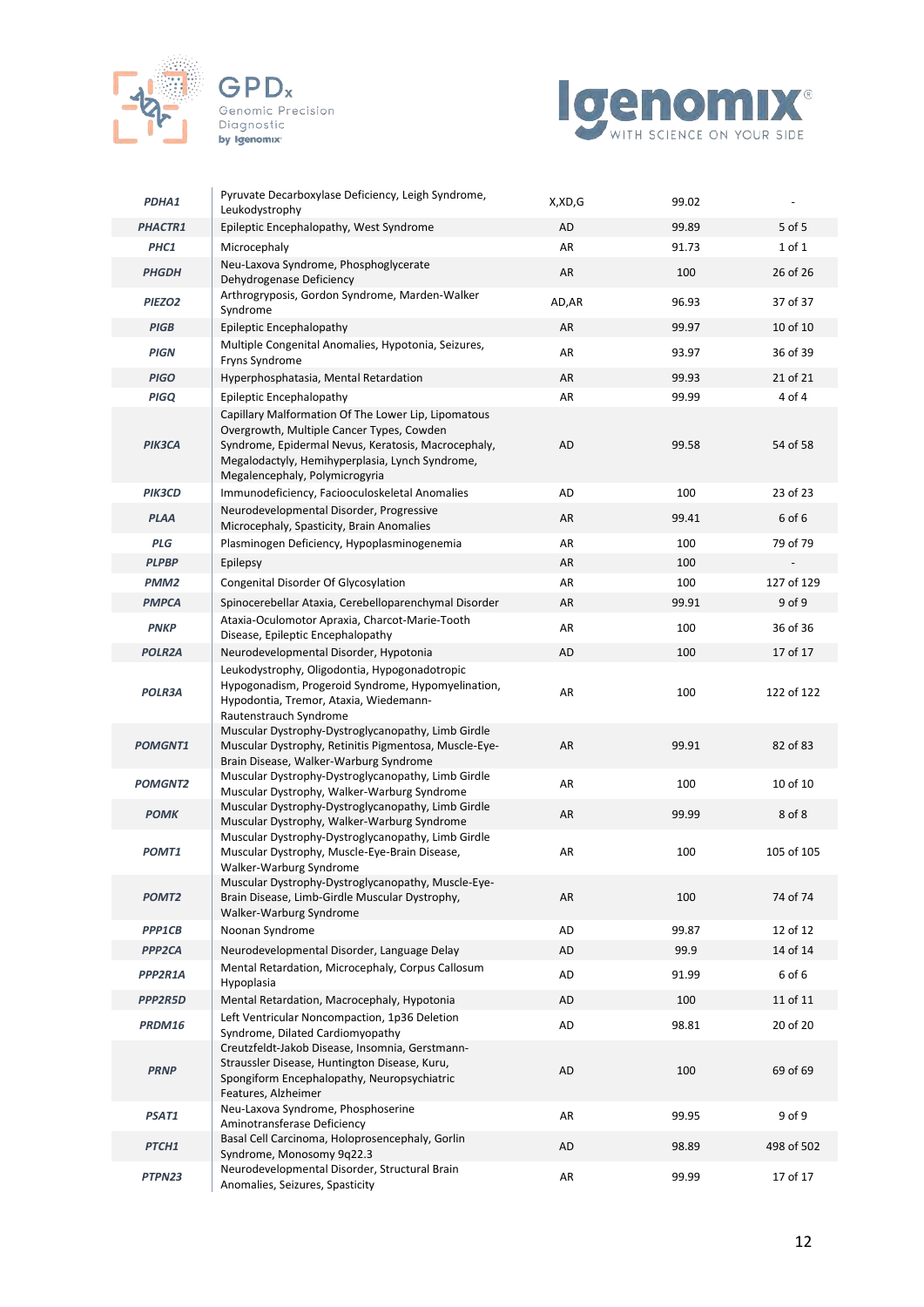





| <b>PUF60</b>      | Verheij Syndrome, 8q24.3 Microdeletion Syndrome,<br>Intellectual Disability, Cardiac Anomalies, Short Stature,<br>Joint Laxity               | AD             | 100   | 30 of 30   |
|-------------------|----------------------------------------------------------------------------------------------------------------------------------------------|----------------|-------|------------|
| PUS3              | Mental Retardation, Severe Growth Deficiency,<br>Strabismus, Extensive Dermal Melanocytosis                                                  | AR             | 99.01 | 8 of 9     |
| PWAR1             | Prader-Willi Syndrome                                                                                                                        | AD             |       |            |
| <b>PWRN1</b>      | Prader-Willi Syndrome                                                                                                                        | AD             |       |            |
| PYCR <sub>2</sub> | Leukodystrophy, Microcephaly                                                                                                                 | AR             | 98.29 | 14 of 14   |
| QARS1             | Microcephaly, Cerebral Atrophy                                                                                                               | AR             |       |            |
| RAB18             | Warburg Micro Syndrome, Micro Syndrome                                                                                                       | AR             | 100   | 4 of 4     |
| RAC1              | Mental Retardation, Microcephaly, Corpus Callosum,<br>Cerebellar Vermis Hypoplasia, Facial Dysmorphism                                       | AD             | 98.73 | 9 of 9     |
| RAC3              | Neurodevelopmental Disorder, Structural Brain<br>Anomalies, Dysmorphic Facies                                                                | AD             | 94.13 | 5 of 5     |
| <b>RAD21</b>      | Cornelia De Lange Syndrome, Mungan Syndrome                                                                                                  | AD, AR         | 99.8  | 16 of 17   |
| RAD51             | Breast And Ovarian Cancer, Fanconi Anemia, Mirror<br>Movements                                                                               | AD             | 99.98 | 16 of 16   |
| RAD51C            | Breast-Ovarian Cancer, Fanconi Anemia                                                                                                        | AR             | 100   | 130 of 130 |
| <b>RAI1</b>       | Smith-Magenis Syndrome, 17p11.2 Microduplication<br>Syndrome                                                                                 | AD             | 99.91 | 50 of 53   |
| <b>RAPSN</b>      | Fetal Akinesia Deformation Sequence, Myasthenic<br>Syndrome, Acetylcholine Receptor Deficiency                                               | AR             | 99.98 | 59 of 61   |
| <b>RERE</b>       | Neurodevelopmental Disorder, Anomalies Of The<br>Brain, Eye Or Heart, 1p36 Deletion Syndrome                                                 | AD             | 92.43 | 21 of 21   |
| <b>RFWD3</b>      | Fanconi Anemia                                                                                                                               | AR             | 99.99 | $2$ of $2$ |
| <b>RHOBTB2</b>    | Epileptic Encephalopathy                                                                                                                     | AD             | 100   | 6 of 6     |
| <b>RNASEH2A</b>   | Aicardi-Goutieres Syndrome                                                                                                                   | AR             | 100   | 23 of 23   |
| <b>RNASEH2B</b>   | Aicardi-Goutieres Syndrome                                                                                                                   | AR             | 99.95 | 41 of 41   |
| <b>RNASEH2C</b>   | Aicardi-Goutieres Syndrome                                                                                                                   | AR             | 100   | 14 of 14   |
| <b>RNASET2</b>    | Leukoencephalopathy                                                                                                                          | AR             | 100   | 11 of 13   |
| <b>RNF113A</b>    | Trichothiodystrophy                                                                                                                          | X,XD,G         | 99.7  |            |
| <b>RNF125</b>     | Tenorio Syndrome                                                                                                                             | AD             | 100   | 3 of 3     |
| <b>RNF213</b>     | Moyamoya Disease                                                                                                                             | $\overline{a}$ | 99.82 | 109 of 110 |
| <b>ROGDI</b>      | Kohlschutter-Tonz Syndrome,<br>Amelocerebrohypohidrotic Syndrome                                                                             | AR             | 99.83 | 10 of 12   |
| <b>RPGR</b>       | Cone-Rod Dystrophy, Macular Degeneration, Retinitis<br>Pigmentosa, Deafness, Achromatopsia, Ciliary<br>Dyskinesia                            | X,XR,G         | 94    |            |
| <b>RPGRIP1</b>    | Cone-Rod Dystrophy, Leber Amaurosis, Meckel<br>Syndrome                                                                                      | AR             | 99.33 | 146 of 159 |
| <b>RPGRIP1L</b>   | Coach Syndrome, Joubert Syndrome, Meckel Syndrome                                                                                            | AR             | 99.96 | 52 of 52   |
| RPS6KA3           | Coffin-Lowry Syndrome, Mental Retardation                                                                                                    | X,XD,G         | 99.95 |            |
| <b>RRAS2</b>      | Noonan Syndrome                                                                                                                              | AD             | 99.8  | 6 of 6     |
| RSPH1             | Ciliary Dyskinesia                                                                                                                           | AR             | 100   | 10 of 10   |
| RSPH3             | Ciliary Dyskinesia                                                                                                                           | AR             | 99.85 | $5$ of $5$ |
| <b>RSPH4A</b>     | Ciliary Dyskinesia                                                                                                                           | AR             | 99.98 | 27 of 27   |
| <b>RSPH9</b>      | Ciliary Dyskinesia                                                                                                                           | AR             | 100   | 13 of 13   |
| RTEL1             | Dyskeratosis Congenita, Pulmonary Fibrosis, Bone<br>Marrow Failure, Hoyeraal-Hreidarsson Syndrome                                            | AD, AR         | 99.73 | 127 of 131 |
| <b>RTTN</b>       | Microcephaly, Polymicrogyria, Seizures, Dwarfism                                                                                             | AR             | 99.94 | 28 of 29   |
| RXYLT1            | Muscular Dystrophy-Dystroglycanopathy, Walker-<br><b>Warburg Syndrome</b>                                                                    | AR             | 99.46 |            |
| SAMHD1            | Aicardi-Goutieres Syndrome, Chilblain Lupus                                                                                                  | AD,AR          | 100   | 51 of 51   |
| SASS6             | Microcephaly                                                                                                                                 | AR             | 99.14 | 6 of 6     |
| SCO <sub>2</sub>  | Cardioencephalomyopathy, Cytochrome C<br>Oxidasedeficiency, Myopia, Charcot-Marie-Tooth<br>Disease, Copper Metabolism Defect, Leigh Syndrome | AD, AR         | 100   | 38 of 38   |
| SEC31A            | Neurodevelopmental Disorder, Spastic Quadriplegia,<br>Optic Atrophy, Seizures                                                                | AR             | 99.92 | 3 of 3     |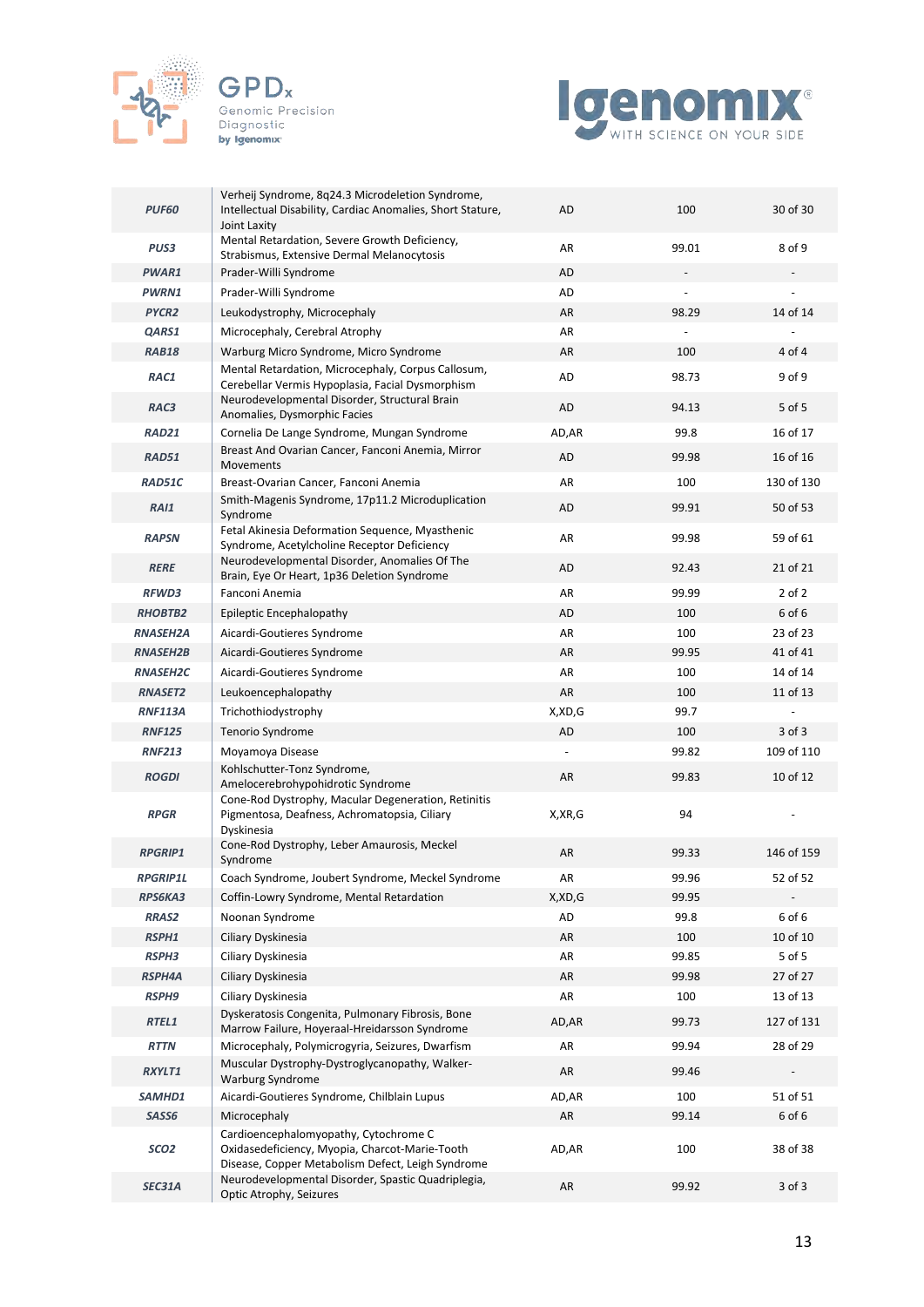





| <b>SEMA3E</b>     | Charge Syndrome, Hypogonadotropic Hypogonadism                                                                                                                 | AD,AR                    | 99.81                    | 6 of 7                   |
|-------------------|----------------------------------------------------------------------------------------------------------------------------------------------------------------|--------------------------|--------------------------|--------------------------|
| SETBP1            | Mental Retardation, Schinzel-Giedion Syndrome,                                                                                                                 | AD                       | 98.61                    | 43 of 43                 |
| SETD <sub>2</sub> | Expressive Aphasia, Facial Dysmorphism Syndrome<br>Luscan-Lumish Syndrome, Sotos Syndrome                                                                      | AD                       | 99.83                    | 19 of 19                 |
| SETD5             | Mental Retardation, Cornelia De Lange Syndrome                                                                                                                 | AD                       | 99.77                    | 37 of 37                 |
| <b>SH2B1</b>      | 16p11.2 Microdeletion Syndrome, Obesity, Insulin<br>Resistance Syndrome                                                                                        | $\overline{\phantom{a}}$ | 99.98                    | 25 of 25                 |
| <b>SHANK3</b>     | Phelan-Mcdermid Syndrome, Schizophrenia,<br>Monosomy 22q13.3                                                                                                   | AD, MU, P                | 96.67                    |                          |
| SHH               | Holoprosencephaly, Microphthalmia, Schizencephaly,<br>Hypoplastic Tibiae, Postaxial Polydactyly, Radial<br>Hemimelia, Syndactyly                               | AD                       | 99.48                    | 161 of 184               |
| <b>SHPK</b>       | Sedoheptulokinase Deficiency                                                                                                                                   |                          | 99.96                    | $2$ of $2$               |
| SIM1              | 6q16 Microdeletion Syndrome, Obesity, Prader-Willi-<br>Like Syndrome                                                                                           |                          | 99.64                    | 39 of 40                 |
| SIN3A             | Chromosome 15q24 Deletion Syndrome, Mental<br>Retardation                                                                                                      | AD                       | 99.94                    | 18 of 18                 |
| SKI               | Shprintzen-Goldberg Syndrome, 1p36 Deletion<br>Syndrome                                                                                                        | AD                       | 99.66                    | 39 of 39                 |
| <b>SLC12A6</b>    | Peripheral Neuropathy, Corpus Callosum Agenesis                                                                                                                | AR                       | 100                      | 21 of 21                 |
| <b>SLC13A5</b>    | Epileptic Encephalopathy, Amelocerebrohypohidrotic<br>Syndrome                                                                                                 | AR                       | 95.92                    | 24 of 24                 |
| <b>SLC18A3</b>    | Myasthenic Syndrome, Fetal Akinesia Deformation<br>Sequence                                                                                                    | AR                       | 99.97                    | 5 of 5                   |
| <b>SLC20A2</b>    | Basal Ganglia Calcification, Bilateral Striopallidodentate<br>Calcinosis                                                                                       | AD                       | 99.96                    | 123 of 127               |
| <b>SLC25A1</b>    | Hydroxyglutaric Aciduria, Myasthenic Syndrome                                                                                                                  | AR                       | 90                       | 23 of 25                 |
| <b>SLC25A19</b>   | Microcephaly, Thiamine Metabolism Dysfunction<br>Syndrome                                                                                                      | AR                       | 97.13                    | 10 of 10                 |
| <b>SLC35A2</b>    | Congenital Disorder Of Glycosylation                                                                                                                           | X,XD,G                   | 99.97                    |                          |
| <b>SLC39A8</b>    | Congenital Disorder Of Glycosylation                                                                                                                           | AR                       | 99.89                    | 7 of 7                   |
| SLC6A9            | Glycine Encephalopathy                                                                                                                                         | AR                       | 99.99                    | 5 of 5                   |
| SLC9A6            | Mental Retardation, Christianson Syndrome                                                                                                                      | X,XD,G                   | 98.87                    |                          |
| SLX4              | Fanconi Anemia                                                                                                                                                 | AR                       | 99.92                    | 76 of 76                 |
| SMARCA4           | Coffin-Siris Syndrome, Rhabdoid Tumor Predisposition<br>Syndrome                                                                                               | AD                       | 100                      | 68 of 69                 |
| SMARCB1           | Coffin-Siris Syndrome, Rhabdoid Tumor Predisposition<br>Syndrome, Schwannomatosis, Meningioma                                                                  | AD                       | 100                      | 97 of 99                 |
| SMARCC2           | Coffin-Siris Syndrome                                                                                                                                          | AD                       | 99.49                    | 16 of 16                 |
| SMARCD1           | Coffin-Siris Syndrome                                                                                                                                          | AD                       | 93.17                    | 7 of 7                   |
| SMARCE1           | Coffin-Siris Syndrome, Meningioma                                                                                                                              | AD                       | 98.98                    | 15 of 15                 |
| SMC1A             | Cornelia De Lange Syndrome, Semilobar<br>Holoprosencephaly, Wiedemann-Steiner Syndrome                                                                         | X, XR, XD, G             | 100                      | $\overline{\phantom{a}}$ |
| SMC3              | Cornelia De Lange Syndrome                                                                                                                                     | AD                       | 100                      | 30 of 30                 |
| SMG9              | Heart And Brain Malformation Syndrome                                                                                                                          | AR                       | 100                      | 4 of 4                   |
| <b>SMO</b>        | Basal Cell Carcinoma, Craniofacial Malformations,<br>Hypothalamic Hamartomascongenital Hypothalamic<br>Hamartoma Syndrome, Curry-Jones Syndrome,<br>Meningioma | AR                       | 94.03                    | 10 of 10                 |
| SNIP1             | Psychomotor Retardation, Epilepsy, Craniofacial<br>Dysmorphism                                                                                                 | AR                       | 99.68                    | $1$ of $1$               |
| <b>SNORD115-1</b> | Prader-Willi Syndrome                                                                                                                                          | AD                       |                          |                          |
| <b>SNORD116-1</b> | Prader-Willi Syndrome                                                                                                                                          | AD                       | $\overline{\phantom{a}}$ |                          |
| <b>SNRPN</b>      | Autism, Prader-Willi Syndrome                                                                                                                                  | AD, MU                   | 100                      | $2$ of $2$               |
| <b>SON</b>        | Zttk Syndrome, Brain Malformations, Musculoskeletal<br>Abnormalities, Facial Dysmorphism, Intellectual<br>Disability                                           | AD                       | 99.27                    | 30 of 32                 |
| SOX11             | Mental Retardation, Coffin-Siris Syndrome                                                                                                                      | AD                       | 95.23                    | 11 of 11                 |
| SOX4              | Coffin-Siris Syndrome                                                                                                                                          | AD                       | 75.52                    | 4 of 4                   |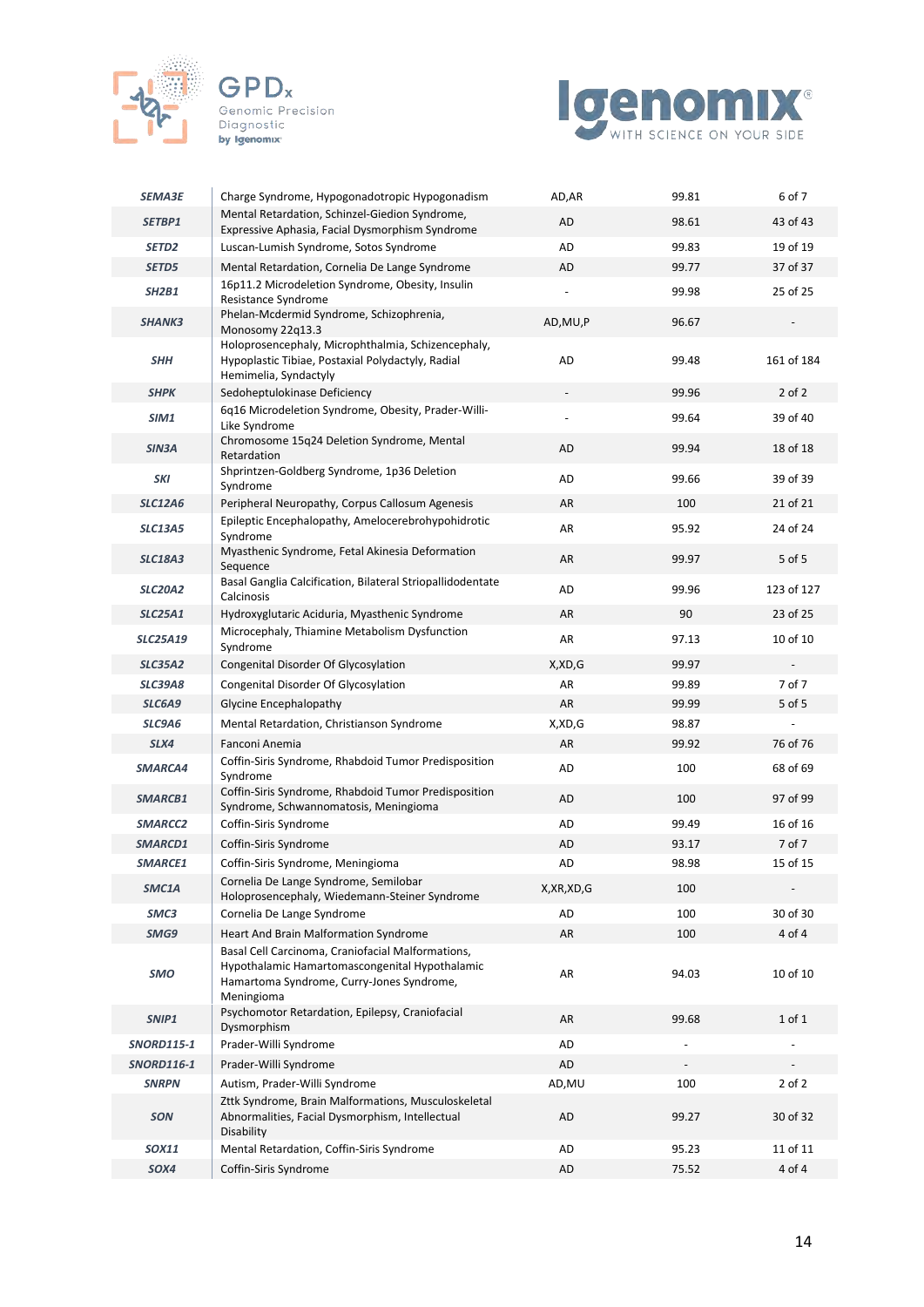



| SOX9                  | Campomelic Dysplasia, Testicular Disorder Of Sex<br>Development, Partial Gonadal Dysgenesis, Pierre Robin<br>Syndrome                                                 | AD       | 97.28 | 87 of 95   |
|-----------------------|-----------------------------------------------------------------------------------------------------------------------------------------------------------------------|----------|-------|------------|
| SPAG1                 | Ciliary Dyskinesia                                                                                                                                                    | AR       | 94.8  | 11 of 12   |
| <i><b>SPECC1L</b></i> | Facial Clefting, Hypertelorism, Opitz Gbbb Syndrome                                                                                                                   | AD       | 99.66 | 14 of 14   |
| SPEF <sub>2</sub>     | Spermatogenic Failure, Ciliary Dyskinesia                                                                                                                             | AR       | 99.6  | 10 of 13   |
| <b>SPG11</b>          | Amyotrophic Lateral Sclerosis, Charcot-Marie-Tooth<br>Disease, Spastic Paraplegia                                                                                     | AR       | 99.93 | 289 of 297 |
| STAC3                 | Native American Myopathy                                                                                                                                              | AR       | 99.98 | 5 of 5     |
| <b>STIL</b>           | Microcephaly                                                                                                                                                          | AR       | 99.94 | 18 of 18   |
| STK36                 | Ciliary Dyskinesia                                                                                                                                                    |          | 100   | 5 of 5     |
| <b>STRADA</b>         | Polyhydramnios, Megalencephaly, Symptomatic<br>Epilepsy                                                                                                               | AR       | 97.95 | 4 of 6     |
| SUCLA <sub>2</sub>    | Mitochondrial Dna Depletion Syndrome,<br>Methylmalonic Aciduria                                                                                                       | AR       | 100   | 27 of 27   |
| <b>SUFU</b>           | Basal Cell Nevus Syndrome, Joubert Syndrome,<br>Medulloblastoma, Acrocallosal Syndrome, Gorlin<br>Syndrome, Meningioma, Microform<br>Holoprosencephaly                | AD, AR   | 99.99 | 43 of 43   |
| SUMF1                 | Multiple Sulfatase Deficiency                                                                                                                                         | AR       | 100   | 52 of 52   |
| SURF1                 | Charcot-Marie-Tooth Disease, Leigh Syndrome,<br>Cardiomyopathy, Leukodystrophy                                                                                        | AR,MI    | 98.59 | 117 of 124 |
| TAF1                  | Dystonia, Mental Retardation, Dystonia, Parkinson<br>Disease, Global Development Delay, Facial<br>Dysmorphism, Sacral Caudal Remnant                                  | X, XR, G | 99.74 |            |
| <b>TAF13</b>          | Mental Retardation, Microcephaly                                                                                                                                      | AR       | 99.97 | 5 of 5     |
| TAPT1                 | Osteochondrodysplasia                                                                                                                                                 | AR       | 89.49 | 3 of 3     |
| TARS1                 | Trichothiodystrophy                                                                                                                                                   | AR       | 99.94 |            |
| <b>TBC1D24</b>        | Deafness, Doors Syndrome, Epilepsy, Epileptic<br>Encephalopathy                                                                                                       | AD, AR   | 100   | 80 of 80   |
| <b>TBCD</b>           | Encephalopathy, Brain Atrophy, Thin Corpus Callosum,<br>Microcephaly, Muscle Weakness, Optic Atrophy                                                                  | AR       | 94.89 | 28 of 28   |
| <b>TBCE</b>           | Encephalopathy, Amyotrophy, Optic Atrophy,<br>Hypoparathyroidism, Kenny-Caffey Syndrome, Spastic<br>Ataxia, Distal Spinal Muscular Atrophy, Sanjad-Sakati<br>Syndrome | AR       | 100   | 8 of 8     |
| <b>TBCK</b>           | Hypotonia, Psychomotor Retardation, Intellectual<br>Disability                                                                                                        | AR       | 99.95 | 15 of 15   |
| TBL1XR1               | Mental Retardation, Pierpont Syndrome, Promyelocytic<br>Leukemia                                                                                                      | AD       | 99.78 | 23 of 23   |
| TCTN <sub>2</sub>     | Joubert Syndrome, Meckel Syndrome                                                                                                                                     | AR       | 100   | 14 of 14   |
| <b>TERT</b>           | Aplastic Anemia, Dyskeratosis Congenita, Leukemia,<br>Melanoma, Pulmonary Fibrosis, Bone Marrow Failure,<br>Hoyeraal-Hreidarsson Syndrome, Meningioma                 | AD,AR    | 99.09 | 194 of 197 |
| TET3                  | Beck-Fahrner Syndrome                                                                                                                                                 | AD, AR   | 97.53 | 1 of 1     |
| <b>TGDS</b>           | Catel-Manzke Syndrome                                                                                                                                                 | AR       | 99.99 | 7 of 7     |
| THOC <sub>2</sub>     | Mental Retardation, Short Stature, Overweight                                                                                                                         | X, XR, G | 96.31 |            |
| THOC6                 | Microcephaly, Cardiac And Genitourinary<br>Malformations, Developmental Delay, Facial<br>Dysmorphism                                                                  | AR       | 100   | 13 of 13   |
| TINF <sub>2</sub>     | Dyskeratosis Congenita, Revesz Syndrome, Hoyeraal-<br>Hreidarsson Syndrome                                                                                            | AD       | 99.94 | 47 of 47   |
| TMCO1                 | Cerebrofaciothoracic Dysplasia                                                                                                                                        | AR       | 88    | 5 of 5     |
| <b>TMEM107</b>        | Meckel Syndrome, Orofaciodigital Syndrome                                                                                                                             | AR       | 100   | 3 of 3     |
| <b>TMEM138</b>        | Joubert Syndrome, Oculorenal Defect                                                                                                                                   | AR       | 99.94 | 9 of 9     |
| <b>TMEM216</b>        | Joubert Syndrome, Meckel Syndrome, Orofaciodigital<br>Syndrome                                                                                                        | AR       | 98.74 | 8 of 8     |
| <b>TMEM231</b>        | Joubert Syndrome, Meckel Syndrome, Oculorenal<br>Defect, Orofaciodigital Syndrome                                                                                     | AR       | 98.63 | 20 of 21   |
| <b>TMEM237</b>        | Joubert Syndrome, Oculorenal Defect                                                                                                                                   | AR       | 100   | 11 of 11   |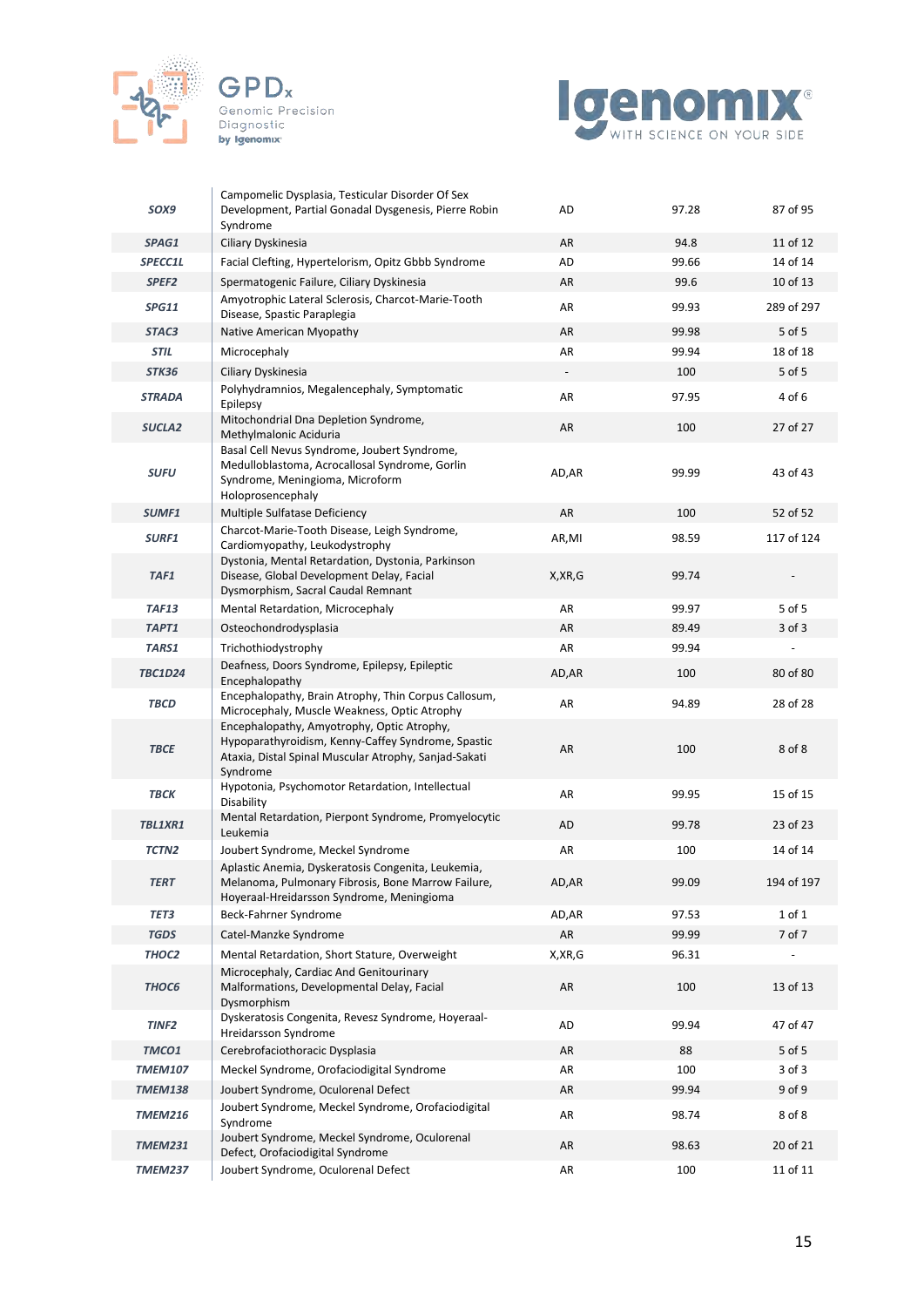





| TMEM67          | Bardet-Biedl Syndrome, Coach Syndrome, Joubert<br>Syndrome, Meckel Syndrome, Nephronophthisis, Rhyns<br>Syndrome, Hepatic Defect                                                                                   | AR        | 96.93 | 177 of 179 |
|-----------------|--------------------------------------------------------------------------------------------------------------------------------------------------------------------------------------------------------------------|-----------|-------|------------|
| TMTC3           | Lissencephaly, Periventricular Nodular Heterotopia                                                                                                                                                                 | AR        | 99.04 | 10 of 10   |
| TMX2            | Neurodevelopmental Disorder, Microcephaly, Cortical<br>Malformations, Spasticity                                                                                                                                   | AR        | 99.98 | 12 of 12   |
| TNFRSF11A       | Osteopetrosis, Paget Disease Of Bone, Polyostotic<br>Osteolytic Dysplasia, Dysosteosclerosis                                                                                                                       | AD, AR    | 96.37 | 17 of 22   |
| <b>TNNI3</b>    | Cardiomyopathy                                                                                                                                                                                                     | AD, AR    | 100   | 139 of 139 |
| <b>TPRKB</b>    | Galloway-Mowat Syndrome                                                                                                                                                                                            | AR        | 85.66 | $2$ of $2$ |
| <b>TRAF7</b>    | Cardiac, Facial, And Digital Anomalies, Developmental<br>Delay, Meningioma                                                                                                                                         | AD        | 100   | 5 of 5     |
| <b>TRAIP</b>    | Seckel Syndrome                                                                                                                                                                                                    | AR        | 100   | $2$ of $2$ |
| TRAPPC12        | Encephalopathy, Brain Atrophy, Spasticity, Hearing<br>Loss, Pons Hypoplasia, Brain Atrophy                                                                                                                         | AR        | 99.98 | $3$ of $3$ |
| TRAPPC14        | Microcephaly                                                                                                                                                                                                       | AR        |       |            |
| <b>TRAPPC6B</b> | Neurodevelopmental Disorder, Microcephaly, Epilepsy,<br><b>Brain Atrophy</b>                                                                                                                                       | AR        | 100   | 4 of 4     |
| TREM2           | Polycystic Lipomembranous Osteodysplasia, Sclerosing<br>Leukoencephalopathy, Amyotrophic Lateral Sclerosis,<br>Frontotemporal And Semantic Dementia, Alzheimer<br>Disease, Nasu-Hakola Disease, Non-Fluent Aphasia | AD        | 100   | 55 of 55   |
| TREX1           | Aicardi-Goutieres Syndrome, Lupus Erythematosus,<br>Vasculopathy, Leukodystrophy                                                                                                                                   | AD, AR    | 100   | 75 of 75   |
| TRIM37          | <b>Mulibrey Nanism</b>                                                                                                                                                                                             | AR        | 97    | 20 of 22   |
| <b>TRIM71</b>   | Hydrocephalus                                                                                                                                                                                                      | <b>AD</b> | 97.46 | $2$ of $2$ |
| <b>TRIP13</b>   | Mosaic Variegated Aneuploidy Syndrome,<br>Nephroblastoma                                                                                                                                                           | AR        | 98.14 | $2$ of $2$ |
| TRPS1           | Trichorhinophalangeal Syndrome                                                                                                                                                                                     | <b>AD</b> | 99.45 | 108 of 112 |
| <b>TSEN2</b>    | Pontocerebellar Hypoplasia                                                                                                                                                                                         | AR        | 95.47 | 4 of 5     |
| <b>TSFM</b>     | Oxidative Phosphorylation Deficiency                                                                                                                                                                               | AR        | 93.35 | 11 of 14   |
| <b>TTC12</b>    | Ciliary Dyskinesia                                                                                                                                                                                                 | AR        | 99.97 |            |
| <b>TUBA1A</b>   | Lissencephaly                                                                                                                                                                                                      | <b>AD</b> | 100   | 95 of 95   |
| <b>TUBB</b>     | Cortical Dysplasia                                                                                                                                                                                                 | AD        | 100   | 8 of 8     |
| <b>TUBB2A</b>   | Cortical Dysplasia                                                                                                                                                                                                 | <b>AD</b> | 81.71 | 5 of 7     |
| <b>TUBB2B</b>   | Cortical Dysplasia, Dysequilibrium Syndrome,<br>Polymicrogyria                                                                                                                                                     | <b>AD</b> | 84.28 | 29 of 38   |
| TUBB3           | Cortical Dysplasia, Fibrosis Of Extraocular Muscles,<br>Cortical Dysgenesis, Pontocerebellar Hypoplasia                                                                                                            | <b>AD</b> | 99.96 | 30 of 30   |
| <b>TYROBP</b>   | Polycystic Lipomembranous Osteodysplasia, Sclerosing<br>Leukoencephalopathy, Nasu-Hakola Disease                                                                                                                   | AR        | 100   | 12 of 13   |
| UBE2T           | Fanconi Anemia                                                                                                                                                                                                     | <b>AR</b> | 100   | 4 of 4     |
| UBE3B           | Kaufman Oculocerebrofacial Syndrome                                                                                                                                                                                | AR        | 100   | 28 of 28   |
| <b>UBTF</b>     | Neurodegeneration, Motor And Cognitive Regression<br>Syndrome, Extrapyramidal Movement Disorder                                                                                                                    | AD        | 99.99 | $2$ of $2$ |
| <b>UGDH</b>     | Epileptic Encephalopathy                                                                                                                                                                                           | AR        | 99.98 | $2$ of $2$ |
| <b>USP18</b>    | Pseudo-Torch Syndrome                                                                                                                                                                                              | AR        | 95.84 | $1$ of $1$ |
| USP7            | 16p13.2 Microdeletion Syndrome                                                                                                                                                                                     | AD        | 99.98 | 18 of 18   |
| USP9X           | Facial Dysmorphism, Short Stature, Intellectual<br>Disability                                                                                                                                                      | X,XR,XD,G | 98.61 |            |
| <b>VPS11</b>    | Leukodystrophy                                                                                                                                                                                                     | AR        | 100   | $2$ of $2$ |
| VPS13A          | Choreoacanthocytosis                                                                                                                                                                                               | AR        | 99.37 | 120 of 122 |
| VPS37A          | Spastic Paraplegia                                                                                                                                                                                                 | AR        | 99.95 | $2$ of $2$ |
| <b>VPS51</b>    | Pontocerebellar Hypoplasia                                                                                                                                                                                         | AR        | 99.98 | $1$ of $1$ |
| <b>WAC</b>      | Desanto-Shinawi Syndrome, Facial Dysmorphism,<br>Developmental Delay, Behavioral Abnormalities                                                                                                                     | AD        | 98.98 | 35 of 35   |
| WARS2           | Neurodevelopmental Disorder, Lactic Acidosis,<br><b>Oxidative Phosphorylation Defect</b>                                                                                                                           | AR        | 99.95 | 14 of 15   |
| WASF1           | Neurodevelopmental Disorder, Absent Language,<br>Seizures                                                                                                                                                          | AD        | 97.03 | 3 of 3     |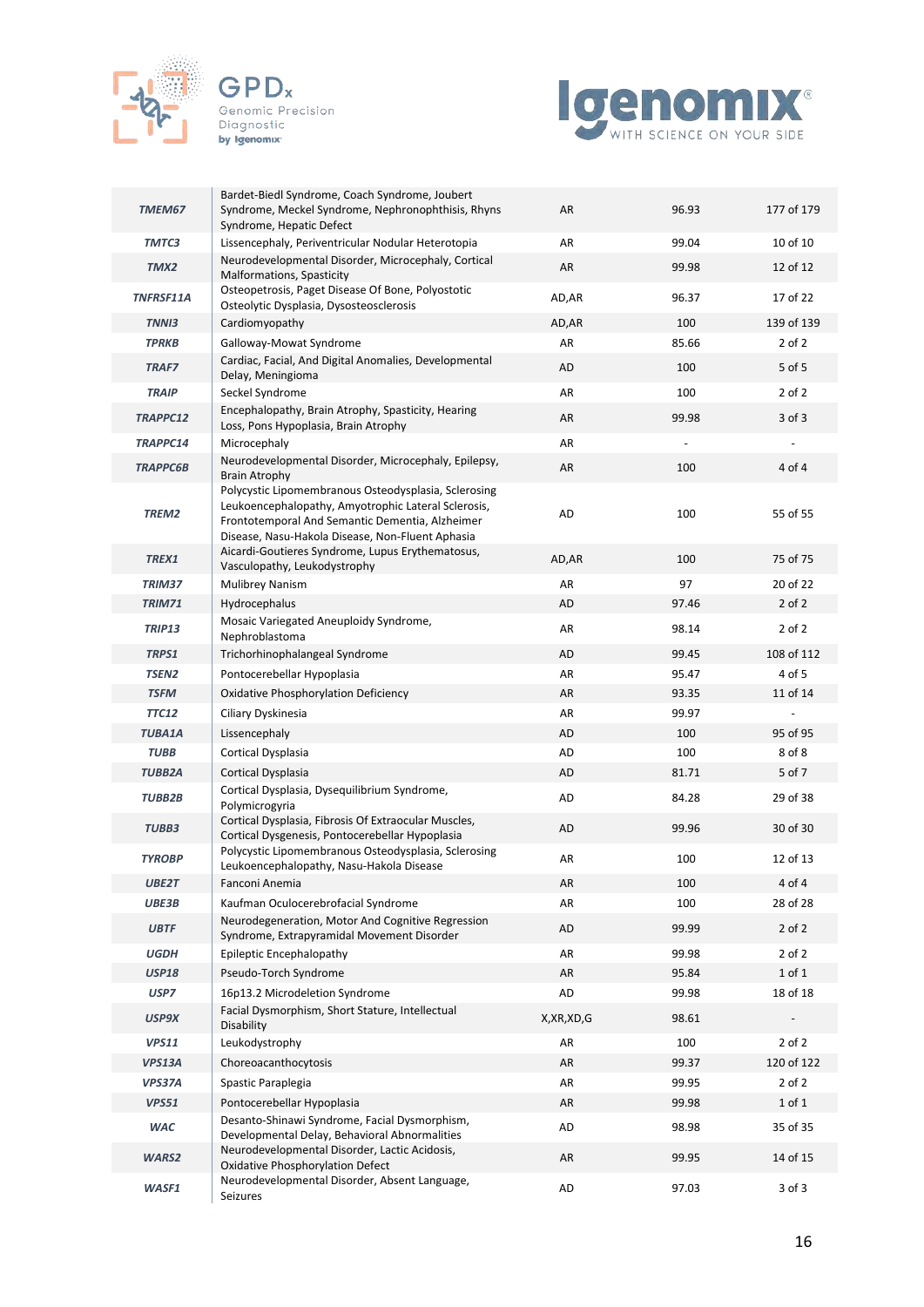



| <b>WASHC5</b>    | Dandy-Walker Malformation, Atrioventricular Septal<br>Defect, Spastic Paraplegia, 3c Syndrome                                                | AD, AR       | 99.99 |            |
|------------------|----------------------------------------------------------------------------------------------------------------------------------------------|--------------|-------|------------|
| <b>WDPCP</b>     | Bardet-Biedl Syndrome, Congenital Heart Defects,<br>Hamartomas Of Tongue, Polysyndactyly, Heart Defect,<br>Tongue Hamartoma, Meckel Syndrome | AR           | 99.3  | 8 of 8     |
| <b>WDR26</b>     | Skraban-Deardorff Syndrome, Intellectual Disability,<br>Seizures, Facial Dysmorphism                                                         | AD           | 99.31 | 22 of 22   |
| <b>WDR35</b>     | Cranioectodermal Dysplasia, Short-Rib Thoracic<br>Dysplasia, Polydactyly                                                                     | AR           | 100   | 31 of 33   |
| WDR45B           | Neurodevelopmental Disorder, Spastic Quadriplegia,<br>Brain Abnormalities, Seizures                                                          | AR           | 99    | 4 of 4     |
| <b>WDR62</b>     | Microcephaly                                                                                                                                 | AR           | 100   | 60 of 61   |
| <b>WDR73</b>     | Galloway-Mowat Syndrome, Camos Syndrome                                                                                                      | AR           | 95.71 | 14 of 14   |
| <b>WDR81</b>     | Cerebellar Hypoplasia, Mental Retardation,<br>Hydrocephalus, Brain Anomalies, Dysequilibrium<br>Syndrome                                     | AR           | 99.94 | 19 of 19   |
| <b>WHCR</b>      | Wolf-Hirschhorn Syndrome                                                                                                                     | AD           | na    |            |
| XPR1             | Basal Ganglia Calcification, Bilateral Striopallidodentate<br>Calcinosis                                                                     | AD           | 99.88 | 14 of 14   |
| <b>XRCC2</b>     | Fanconi Anemia, Male Infertility                                                                                                             | AR           | 98.39 | 28 of 28   |
| XRCC4            | Short Stature, Microcephaly, Endocrine Dysfunction,<br>Lig4 Syndrome, Dwarfism                                                               | AR           | 99.73 | 10 of 10   |
| <b>YWHAE</b>     | 17p13.3 Microduplication Syndrome, Miller-Dieker<br>Syndrome                                                                                 |              | 98.99 | $0$ of $1$ |
| YY1              | Gabriele-De Vries Syndrome                                                                                                                   | AD           | 99.89 | 13 of 13   |
| <b>ZBTB11</b>    | Intellectual Developmental Disorder                                                                                                          | <b>AR</b>    | 99.56 | $2$ of $2$ |
| ZC4H2            | Wieacker-Wolff Syndrome, Intellectual Disability,<br>Developmental Delay                                                                     | X, XR, XD, G | 99.69 |            |
| ZEB <sub>2</sub> | Mowat-Wilson Syndrome                                                                                                                        | AD           | 98.95 | 253 of 254 |
| ZIC1             | Craniosynostosis, Structural Brain Anomalies, Impaired<br>Intellectual Development, Brachycephaly, Oxycephaly,<br>Plagiocephaly              | AD           | 100   | 7 of 7     |
| ZMIZ1            | Neurodevelopmental Disorder, Dysmorphic Facies,<br><b>Distal Skeletal Anomalies</b>                                                          | AD           | 98.87 | 13 of 13   |
| <b>ZMYND10</b>   | Ciliary Dyskinesia                                                                                                                           | AR           | 99.98 | 16 of 16   |
| <b>ZNF148</b>    | Global Developmental Delay                                                                                                                   | AD           | 99.82 | 4 of 4     |
| <b>ZNF335</b>    | Microcephaly, Dwarfism                                                                                                                       | AR           | 99.83 | 20 of 20   |
| <b>ZNF462</b>    | Weiss-Kruszka Syndrome                                                                                                                       | AD           | 100   | 21 of 21   |
| ZNHIT3           | Peho Syndrome                                                                                                                                | AR           | 73.96 | 1 of 1     |
| <b>ZSWIM6</b>    | Acromelic Frontonasal Dysostosis,<br>Neurodevelopmental Disorder, Movement<br>Abnormalities, Abnormal Gait, And Autistic Features            | AD           | 91.16 | $2$ of $2$ |

\*Inheritance: AD: Autosomal Dominant; AR: Autosomal Recessive; X: X linked; XLR: X linked Recessive; Mi: Mitochondrial; Mu: Multifactorial. \*\*Number of clinically relevant mutations according to HGMD

# Methodology